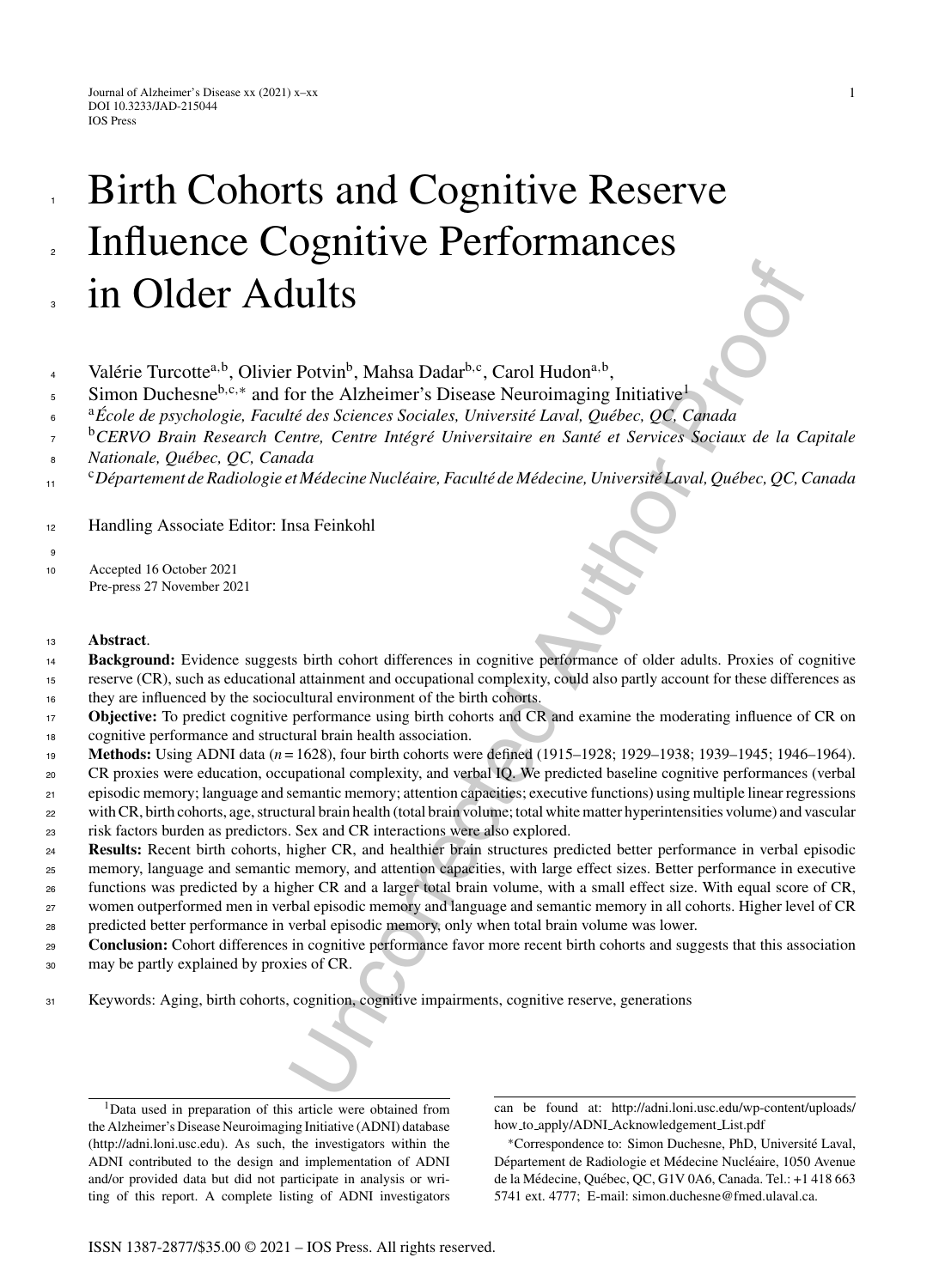#### <sup>32</sup> **INTRODUCTION**

 Cognitive aging is a heterogeneous process. A mul- titude of factors have been proposed to explain age- expected decline in cognitive performance in both normal [1, 2] and pathological cognitive aging (e.g., Alzheimer's disease (AD) [3, 4]), such as age-related cerebral volume loss [5] and cerebrovascular lesions (e.g., white matter hyperintensities (WMH)) [2], as well as late-life type 2 diabetes [6], midlife hyperten- sion [7], obesity [8], and smoking [9]. Furthermore, it is observed that exposure to similar factors do not result in a similar cognitive decline in all individu- als. Cognitive reserve (CR) may be a mechanism by which an individual cope with neurological changes induced by normal or pathological aging, allowing 47 them to live longer without cognitive impairment [10, 11]. CR is expected to influence the association between brain pathology and clinical outcome, such that individuals with high CR cope better with neu- rodegenerative pathology [12, 13]. Proxies of CR have been reported to influence the onset of cog- nitive deficits and decrease the risk of dementia [14, 15]. Thus, higher educational attainment [16], occupations characterized by higher complexity in adulthood [17, 18] and higher verbal intellectual quo- tient (IQ) [19] have been independently associated with better cognitive performance in late life.

 Although proxies of CR appear to be individual- centric, they are strongly influenced by the socio- cultural environment that shaped the lives of these individuals. *Ipso facto* older adults from different age groups may have had different educational, profes-<sup>64</sup> sional, or cultural experiences throughout their lives [20] that could result in higher variance in their CR [21]. To examine the influence of broader sociocul- tural environment and its impact on CR and cognitive performance, the use of birth cohorts is indicated because they gather individuals who have shared common life experiences [20–22], which may have lasting effects on their cognitive function [23] and brain development [24].

 Many studies investigating the impact of age on cognitive performance in late life do not consider year of birth [21, 25]. This is particularly proble- matic in multi-wave, longitudinal studies, where indi- viduals of the same age are recruited over a long period of time and therefore from multiple birth cohorts [23]. It is then impossible to differentiate the influence of the sociocultural environment from that 81 of age. Several studies have shown that later-born

ar cognitive aignig (e.g.,<br>born contors explains much of the colord difference between the standar sincessing spectroms<br>certebrowscale resisting (the tries in the control of the control of the control of the control of the cohorts, when assessed at the same chronological 82 age, tend to perform better than earlier-born cohorts 83 on various cognitive tasks [26–29]. Munukka et al. 84 [30] found similar cohort differences in participants  $85$ assessed at age  $75$  and  $80$  for multiple cognitive  $86$ outcomes. Higher educational attainment in the laterborn cohorts explains much of the cohort differences 88 for both men and women in phonemic verbal fluency  $\frac{89}{89}$ (letter K; 3 min) at age 80, in processing speed (Digit  $\qquad$  90 Symbol) at age 75 and 80, and only in men at age  $\frac{91}{2}$ 75 for short-term memory (Digit Span). Higher years <sup>92</sup> of education and self-rated health were also found in 93 later-born cohort (1938-1939 and 1942-1943) compared with the earlier-born cohort (1910 to 1914) 95 [30], highlighting improvements in terms of educa- 96 tion [23] and management of vascular risk factors,  $\frac{97}{20}$ known to contribute to dementia, over the past cen-<br>set tury  $[21, 31]$ . In comparison to an earlier-born cohort  $\qquad$  99  $(1920 \text{ to } 1930)$ , a later-born cohort  $(1931-1941)$  was 100 shown to have better performance in global cognition (Mini-Mental State Examination), inductive 102 reasoning (Raven Colored progressive matrices) and 103 processing speed (Digit Symbol) at age 65 [32]. 104 These differences were explained by education (exc-<br>105 ept processing speed) [32]. Despite that, these results 106 not only support the relevance of considering the 107 sociocultural environment when studying cognition 108 in aging, but also highlight the heterogeneity of operationalization across studies, as results depend on 110 the cognitive domains being assessed and the tests 111 being used [32]. Overall other sources of discrepancies between the studies are differences in 1) birth  $113$ years (e.g., the Seattle Longitudinal Study cohorts 114 were partly born earlier  $[27]$  than most other studies);  $115$ 2) operationalization of birth cohorts (e.g., formed  $_{116}$ according to study's recruitment years  $[26, 27, 30, \dots]$ 32, 33]; 3) number of years covered in each cohort  $118$ ranging from two [30] to 34 years [27]; 4) number  $\frac{1}{118}$ of birth cohorts compared ranging from two  $[26, 27,$  120 30, 32] to four [33]); and 5) sociocultural specificities  $121$ regarding countries that may have undergone differ-<br>122 ent societal changes during the last hundred years 123 (e.g., United States [27, 33], Sweden [26], Nether- <sup>124</sup> lands [32], Finland [30]). Although some studies only 125 control for age [26], most of them have included individual characteristics as covariates such as age, sex, 127 and education  $[27, 29, 32-35]$ , as well as the presence 128 of self-reported chronic diseases (e.g., hypertension, <sup>129</sup> cerebrovascular disease, cancer, etc.) [27, 32]. How- <sup>130</sup> ever, none have considered brain volume or WMHs 131 burden nor have included proxies of CR other than 132 education. 133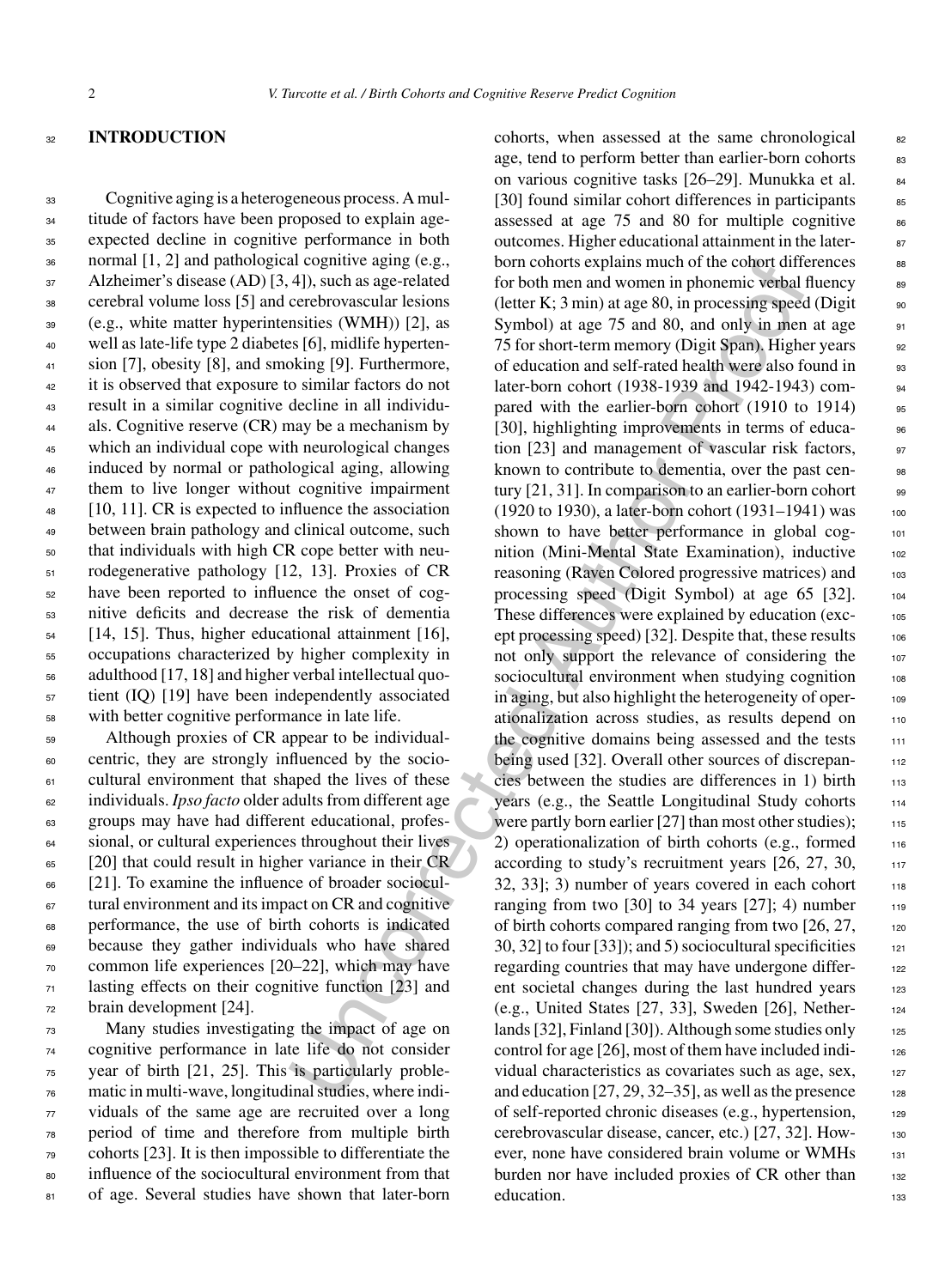Our study aimed to examine birth cohort differ- ences in factors underlying potential birth cohort differences, namely proxies of CR, with birth cohorts defined by major historical events that occurred dur- ing the first half of the 20th century. We also examined the role of birth cohorts and CR on cognitive per- formances, as well as the influence of measures of structural brain health and vascular risk factors bur- den. We hypothesized that individuals from more recent birth cohorts and with higher CR would show better cognitive performance than those born ear-145 lier and with lower CR. We also expected that a healthier brain structure (larger brain volume, lower WMH burden) and fewer vascular risk factors would also predict better cognitive performance. We fur- ther posited that CR would moderate the association between structural brain health and cognitive perfor-151 mance, where a higher CR would compensate the impact of lower brain volume and higher WMH bur-den on cognitive performances.

# <sup>154</sup> **METHODS**

#### <sup>155</sup> *Participants and birth cohorts*

 Data used in the preparation of this article were obtained from the Alzheimer's Disease Neu- roimaging Initiative (ADNI) database in May 2021. Launched in 2003 as a public-private partnership and led by Principal Investigator Michael W. Weiner, 161 MD, the primary goal of ADNI is to test whether serial magnetic resonance imaging (MRI), positron emission tomography, other biological markers, and clinical and neuropsychological assessment can be combined to measure the progression of mild cogni- tive impairment (MCI) and early AD. Approval from 167 the local ethics board (CIUSSSCN #2021–2054) and written informed consent of the participants were obtained as part of the ADNI study. Recruited through 67 sites in the United States and Canada, partici- pants were aged 55–90, were fluent in English or 172 Spanish and had completed at least six grades of edu- cation. Participants undergo a series of initial tests that are repeated at intervals over subsequent years, including a clinical evaluation, neuropsychological tests, and MRI scan (for up-to-date information, see <http://adni.loni.usc.edu/>). The present study included participants with normal cognition (NC) with or with- out subjective memory complaints, MCI and AD. Diagnostic classification was made by ADNI clini- cal investigators using established research criteria for NC, MCI [36], and AD [3, 37]. At baseline,

participants' demographics were obtained, including 183 observed sex (recorded as men or women), year <sup>184</sup> of birth, ethnicity, number of years of education, <sup>185</sup> and main occupational attainment during adulthood. 186 Birth cohorts were formed according to preexisting 187 generations in the United States population census 188 and to major historical events that have occurred in 189 the United States and Canada [20]. They were classified as World War I, Spanish influenza pandemic 191 and pre-Great Depression  $(\leq 1928)$ , Great Depres- 192 sion (1929 to 1938), World War II (1939 to 1945),  $193$ and post-World War II and Baby boom ( $\geq$  1946).

#### *Measures of cognitive reserve* 195

Since composite proxies are likely to be a better 196 representation of CR than single indicators  $[38, 39]$ , 197 we created a composite score of CR using the sum of 198 scores of different validated proxies (i.e., education 199  $[40, 41]$ , complexity of main occupational attainment  $200$ during adulthood  $[42-44]$ , and verbal IQ  $[45]$ , each  $201$ coded into three categories  $(0, 1 \text{ or } 2)$ . With each score  $202$ having the same weight, the CR score ranged from  $0 \qquad \qquad 203$ to 6 with higher scores indicating a greater CR.

# *Education* 205

The number of years of education was categorized 206 into three levels based on the American educational 207 system, as similarly done in previous studies [40, 208 41], where  $\leq 12$  years of education (high school and  $\qquad$  209 lower) were coded as 0, between 13 and 16 years 210 (college and undergraduate programs) as 1, and  $\geq 17$  211 years (graduate programs and higher) as 2. 212

#### *Occupational complexity* 213

Iluence of measures of math on any national eventuation<br>
stacelar risk factors bur-<br>
intellibratic and Cangled and Cangled and Cangled and residuent risk factors bur-<br>
intellibratic and We and pre-Great Depression ( $\leq$  Previous studies have shown that the best way 214 to assess the influence of occupational attainment 215 on cognitive performances in older age is by judg- <sup>216</sup> ing it according to the relative complexity of its  $217$ accomplishment [42–44]. Therefore, the complex- <sup>218</sup> ity of main occupational attainment during adulthood <sub>219</sub> was scored by three independent raters (VT and two 220 other) using the ten major groups of the Interna- <sup>221</sup> tional Standard Classification of Occupations 2008 222 (ISCO-08) [46], as previously published [42]. As  $223$ recommended by the ISCO-08, we have classified <sub>224</sub> military works into a group of similar civilian jobs 225 since the armed forces have jobs of varying complexities. Therefore, only low-skill military jobs (e.g.,  $_{227}$ physical or manual) were classified as "Armed Forces 228 Occupations" (group 10; representing Major Group 229 0 in the ISCO-08 but renamed as group 10 to fit  $230$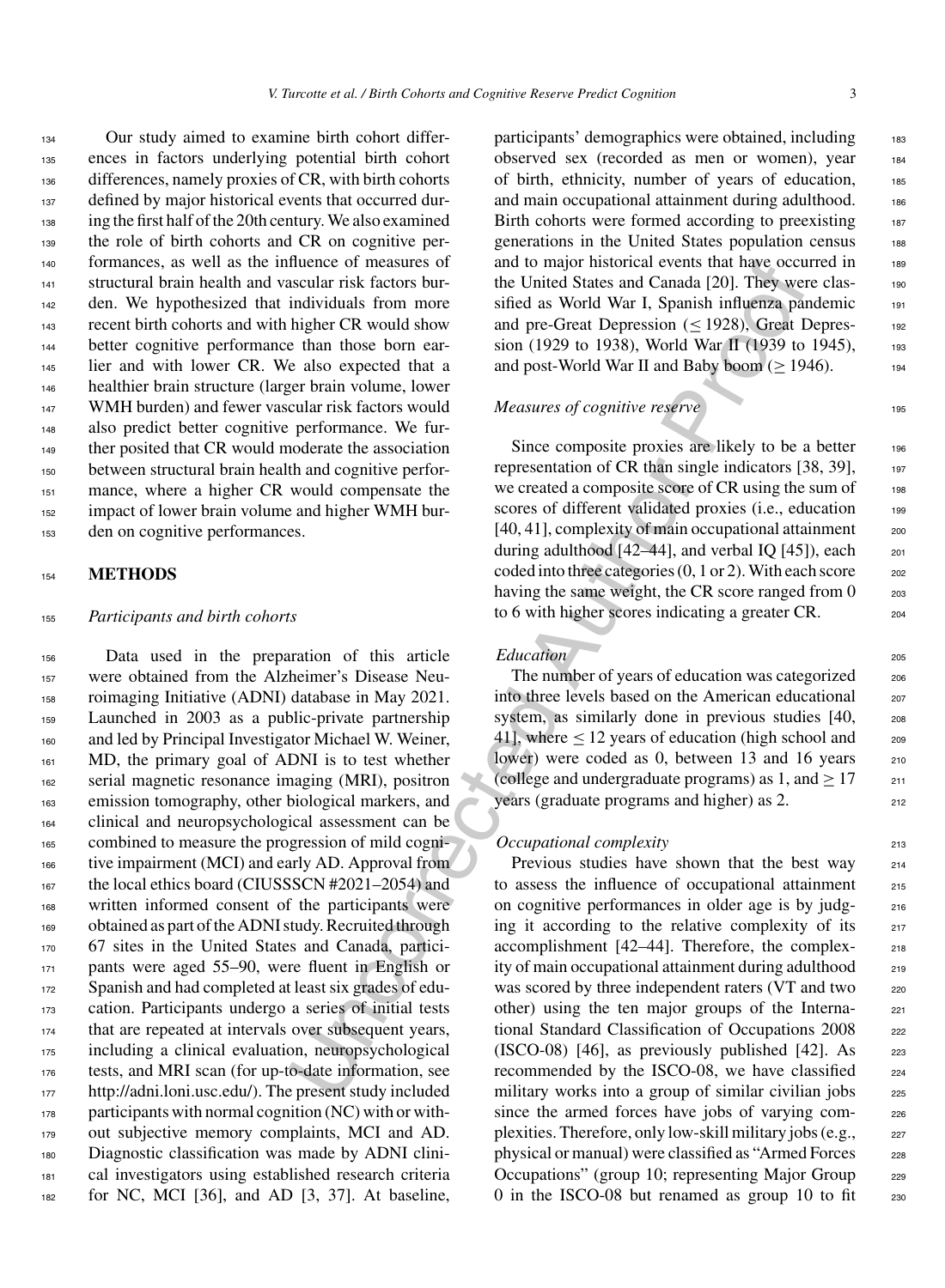hierarchical skill levels). Participants who have never had a job (e.g., housewives, househusbands) were classified as "Elementary occupations" (group 9). Briefly, group 1 corresponds to the most complex jobs and group 10 corresponding to the least complex jobs (Supplementary Table 1 for details). Cohen's kappa was used to assess inter raters' reliability, with a resulting estimate averaged across coder pairs of  $_{239}$  0.719 (rater pair kappa estimates = 0.695 [raters 1 and 2], 0.765 [raters 2 and 3], and 0.696 [raters 1 and 3]), indicating substantial agreement according to Lan- dis and Koch [47]. The major occupational groups were then categorized into three levels according to skill levels also described in the ISCO-08 (from 1 to 4, with higher score indicating a greater skill level), where groups 1 and 2 (skill level 4) were coded as 2, group 3 (skill level 3) as 1 and groups 4 to 10 (skill levels 1 and 2) as 0.

#### <sup>249</sup> *Verbal intellectual quotient*

 Verbal IQ was estimated using the American ver- sion of the National Adult Reading Test [48]. The number of errors made was transformed into an esti- mated verbal IQ using the formula of Grober and Sliwinski [49], as previously done [45]. Estimated verbal IQ was categorized in three levels based on  $_{256}$  standard IO mean and standard deviation  $(M = 100,$  *SD* = 15) [50], where estimates  $\leq$  115 (average: -1 to 1 SD) were coded as 0, between 116–123 (above 259 average: 1 to 1.5 SD) as 1 and  $> 124$  (high above average:  $> 1.5$  SD) as 2.

#### <sup>261</sup> *Measures of structural brain health*

 Anatomical brain measurements were obtained from a standardized, high-quality, 3D volumetric T1-weighted acquisition on either 1.5 or 3 Tesla MRI (Siemens Medical Solutions, Philips Medi- cal Systems or General Electric Healthcare) [51]. Baseline total brain volumes, an indicator of global brain anatomy, were derived from these T1-weighted images using the "recon-all -all" command of *FreeSurfer* 6.0 ([http://freesurfer.net\)](http://freesurfer.net) [52] on the raw 271 images with the fully automated directive parameters (no manual intervention or expert flag options) on the CBRAIN platform [53]. We then transformed total volumes into z-scores, adjusting for estimated total intracranial volume, scanner manufacturer, magnetic field strength, image resolution and image quality, as per the process defined in Potvin et al. [54] and based on normative data from 6,909 healthy individuals.

r rates is entablirly, with until 2010, this would have substantially reactions and across coder pairs of our sample size. We therefore used a pre-<br>
the cherefore used a pre-<br>
the cherefore used and proposition recharged WMHs were used as proxies of cerebrovascu-<br>
<sub>279</sub> lar burden. WMHs are typically assessed using 280 Fluid-attenuated Inversion Recovery (FLAIR) or dual <sup>281</sup> T2-weighted and proton density scans, which have 282 optimum contrast for detecting such lesions. How- <sup>283</sup> ever, as FLAIR sequence was not included in ADNI <sup>284</sup> until 2010, this would have substantially reduced 285 our sample size. We therefore used a previously <sup>286</sup> validated segmentation technique to automatically 287 segment WMHs from T1-weighted images using a 288 set of intensity and spatial features and a Random 289 Forest classifier [55, 56]. Although WMH volumes 290 obtained from T1-weighted are smaller than FLAIR <sup>291</sup> volumes, they are still able to retain high correla- 292 tions in all brain regions  $(r=0.96)$  [55]. Total WMH 293 volumes were calculated in the stereotaxic space to <sup>294</sup> make population comparisons possible. Because of 295 abnormal distribution with a positive skewness, raw <sup>296</sup> volumes were log-transformed.

## *Measures of vascular risk factors burden* 298

At baseline physical examination, participants had 299 a blood draw after 6 h fasting overnight to extract 300 fasting plasma glucose levels. A diagnosis of type 301 2 diabetes was based on a fasting plasma glucose 302 reading  $> 126 \text{ mg/dL}$  [57]. Systolic and diastolic  $\frac{303}{202}$ blood pressures were also taken in a sitting position. 304 Hypertension was diagnosed based on a high systolic 305  $(≥ 130$  mm Hg) or diastolic ( $≥ 80$  mm Hg) reading 306 [58]. Participants' height and weight were also col- 307 lected. Obese range was determined by a body mass  $308$ index  $\geq$  30 kg/m<sup>2</sup> [59]. Lifetime smoking history 309 (past or current smoker) was also recorded. <sup>310</sup>

A vascular index score was calculated by sum-<br>311 ming four dichotomous variables created for the four 312 vascular risk factors mentioned above (each coded 313 as  $0 =$  absent versus 1 = present), as previously pub- $314$ lished  $[60-62]$ . The vascular index was multiplied  $315$ by  $-1$ , ranging from 0 to  $-4$  with lower negative  $316$ scores corresponding to a higher vascular risk factors'  $317$ burden. Since vascular risk factors seldom occur in 318 isolation, using a combined score is likely to improve  $\frac{318}{210}$ sensitivity in detecting their impacts  $[60]$ .

## *Measures of cognitive performance* 321

Cognitive performance (our dependent variable) 322 was evaluated using ten neuropsychological tests,  $323$ representing four cognitive domains. Verbal episodic <sub>324</sub> memory was assessed with the Mini-Mental State 325 Examination (three words delayed recall), the 326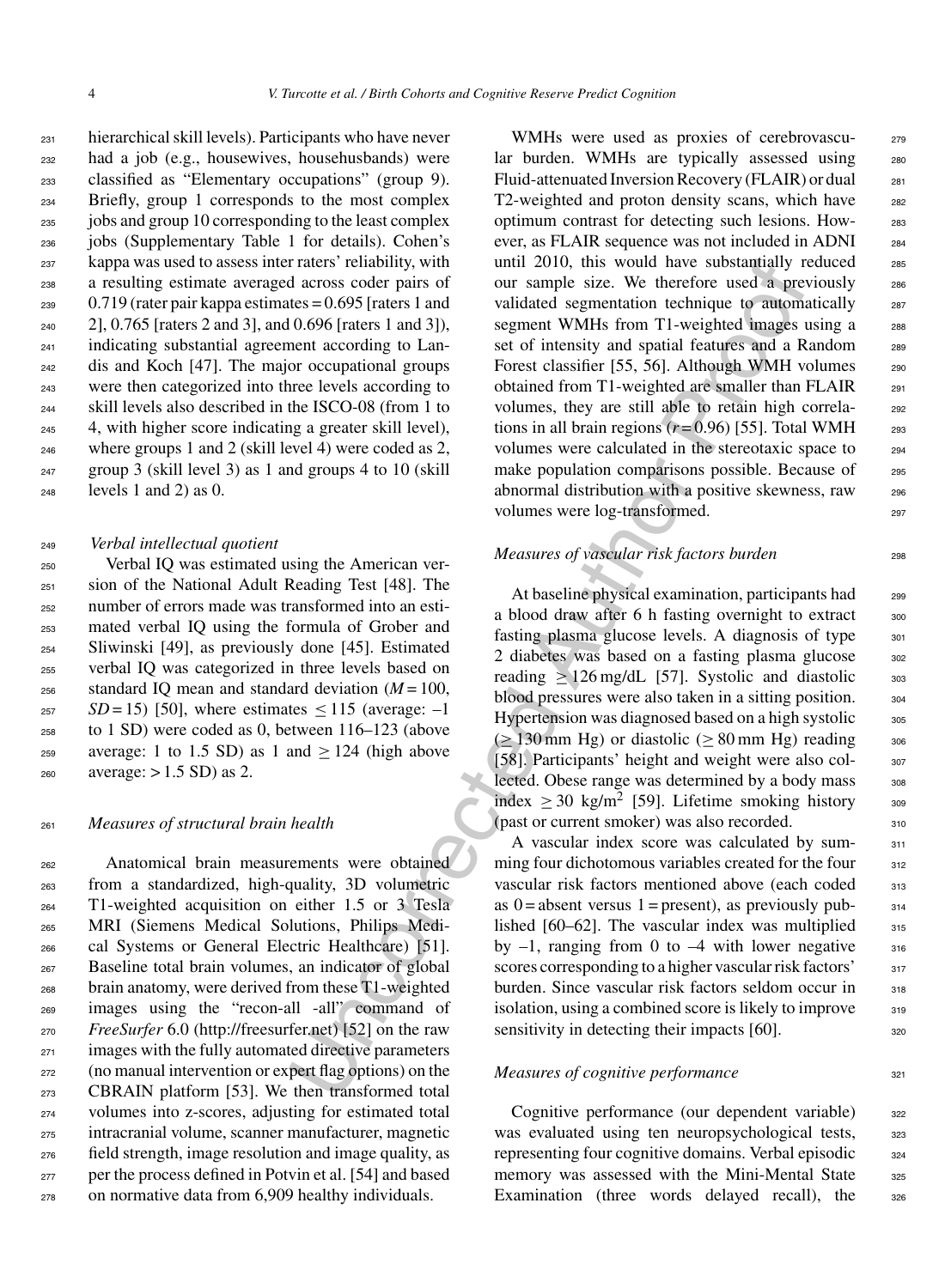Logical Memory I and II (number of elements cor- rectly recalled for story A, immediate and delayed conditions) of the Wechsler Memory Scale, the Rey Auditory Verbal Learning Test (15 words recalled in five learning trials, after interference list and after delay) and three subtests of the Alzheimer's Disease Assessment Scale-Cognitive (ADAS-Cog), namely Word recall, Delayed free recall and Word recogni- tion. Language and semantic memory were assessed with the subtest Naming Objects and Fingers (num- ber of objects [maximum 12] and fingers [maximum 5] named) of the ADAS-Cog and with Semantic ver- bal fluency test (number of animals named in one minute). Attention capacities were assessed with the <sup>341</sup> time required to complete the Trail Making Test (TMT) Part A (150 s maximum) and with the sub- test Number Cancellation (49 target hits maximum) of the ADAS-Cog. Finally, executive functions were assessed with the ratio of the time to complete the TMT Part B (300 s maximum) divided by the time to 347 complete Part A (B/A). This ratio reduce the influence of speed and isolate the additional time associated to <sup>349</sup> the task switching cost of Part B [63].

 In order to maximize reliability and generaliz-351 ability [25], for each cognitive domain, a composite score was created by averaging the z-scores from each test, except for verbal episodic memory. TMT scores were multiplied by –1 since higher score meant lower performance. Because of a negatively skewed distribution, TMT B/A ratio was reflected and log-transformed before calculating the z-scores. For verbal episodic memory, Crane et al. [64] compos- ite z-score was used since it accounts for different versions of the Rey Auditory Verbal Learning Test administered through ADNI, with the second version being more difficult than the first [64]. The latter was then transformed in z-score based on the mean and standard deviation of the study sample.

#### <sup>365</sup> *Statistical analyses*

 Descriptive statistics for participants' characteris- tics were carried out for the total sample and across birth cohorts. To identify significant differences between the birth cohorts, one-way ANOVAs and Tukey's test for *post-hoc* analyses were performed. 371 Sex differences across birth cohorts on CR score and individual proxies' scores (education; complexity of occupation; verbal IQ) was assessed through factorial ANOVAs. When sex and birth cohorts' interac- tions were statistically significant, one-way ANOVAs were conducted for women and men separately. The

(ADAS-Cog), namely and semantic emenoty, attention capacities;<br>
call and Word recogni-<br>
ive functions) with age, birth cohors, CR, ser<br>
nemory were assessed brain helath (total brain volume; total WWH vent<br>
erect and Fing normed scores of total brain volume and the log- 377 transformed total WMH volume were transformed 378 in z-scores based on the mean and standard devi-<br>379 ation of the study sample. Linear regressions were 380 conducted to predict each cognitive domain compos-<br>381 ite scores (i.e., verbal episodic memory; language 382 and semantic memory; attention capacities; execu-<br>383 tive functions) with age, birth cohorts, CR, structural  $384$ brain health (total brain volume; total WMH volume), 385 and vascular index as predictors. Dummy coding was 386 applied to birth cohorts with the earliest birth cohort 387 (1915 to 1928) as the reference. To investigate the  $388$ potential moderation influence of CR on structural 389 brain health and cognitive performance association, <sub>390</sub> the interactions between total brain volume and CR 391 (Brain x Cognitive reserve) and between total WMH 392 volume and CR (WMH  $x$  Cognitive reserve) were  $393$ tested. The interaction between gender and CR was 394 also investigated. For significant Sex x Cognitive 395 reserve interactions, a separated regression model for 396 men and women was performed. All statistical analy-<br>397 ses were conducted using SPSS Statistics 26.0 (IBM 398 Corp., Armonk,  $NY$ ) and tested with an alpha level of  $399$  $0.05$ . Inspection of the residuals was done to ensure  $400$ that the linear regression assumptions were met.  $401$ 

# **RESULTS** <sup>402</sup>

## **Sociodemographics** 403

We excluded a total of 72 participants as they were  $404$ missing one of the main variables (Table 1). Participants included in the present study were similar to the <sup>406</sup> excluded group in terms of age  $(M = 73.5, SD = 7.2$  407 in our final sample versus  $M = 71.5$  years,  $SD = 7.8$  in  $408$ the excluded sample;  $p = 0.502$ ), sex (47.4%,  $n = 771$  409 versus 48.6% women,  $n = 35$ ;  $p = 0.747$ ), year of  $410$ birth  $(M = 1937, SD = 9.4$  versus  $M = 1941, SD = 9.5;$  411  $p = 0.780$ , years of education  $(M = 16.1, SD = 2.8$  412 versus  $M = 15.0$ ,  $SD = 3.3$ ;  $p = 0.094$ ), and on diagnostic (43.5% MCI and 17.3% AD versus 29.2% MCI  $_{414}$ and  $54.2\%$  AD;  $p = 0.152$ ).

Descriptive statistics for all demographic and clinical variables are provided in Table 2. The study sample consisted of  $1,628$  participants, of whom  $91.8\%$  were white, with most participants born in the 1929–1938 cohort. A large proportion of participants achieved a high educational level (42.2% had  $> 17$  years of education), held more complex jobs  $(58.8\%$  classified in the ISCO-08's groups 1 and 2; Supplementary Table 1) and had verbal IQ estimates well above average (29.1% had estimates  $\geq$  124).  $\frac{425}{25}$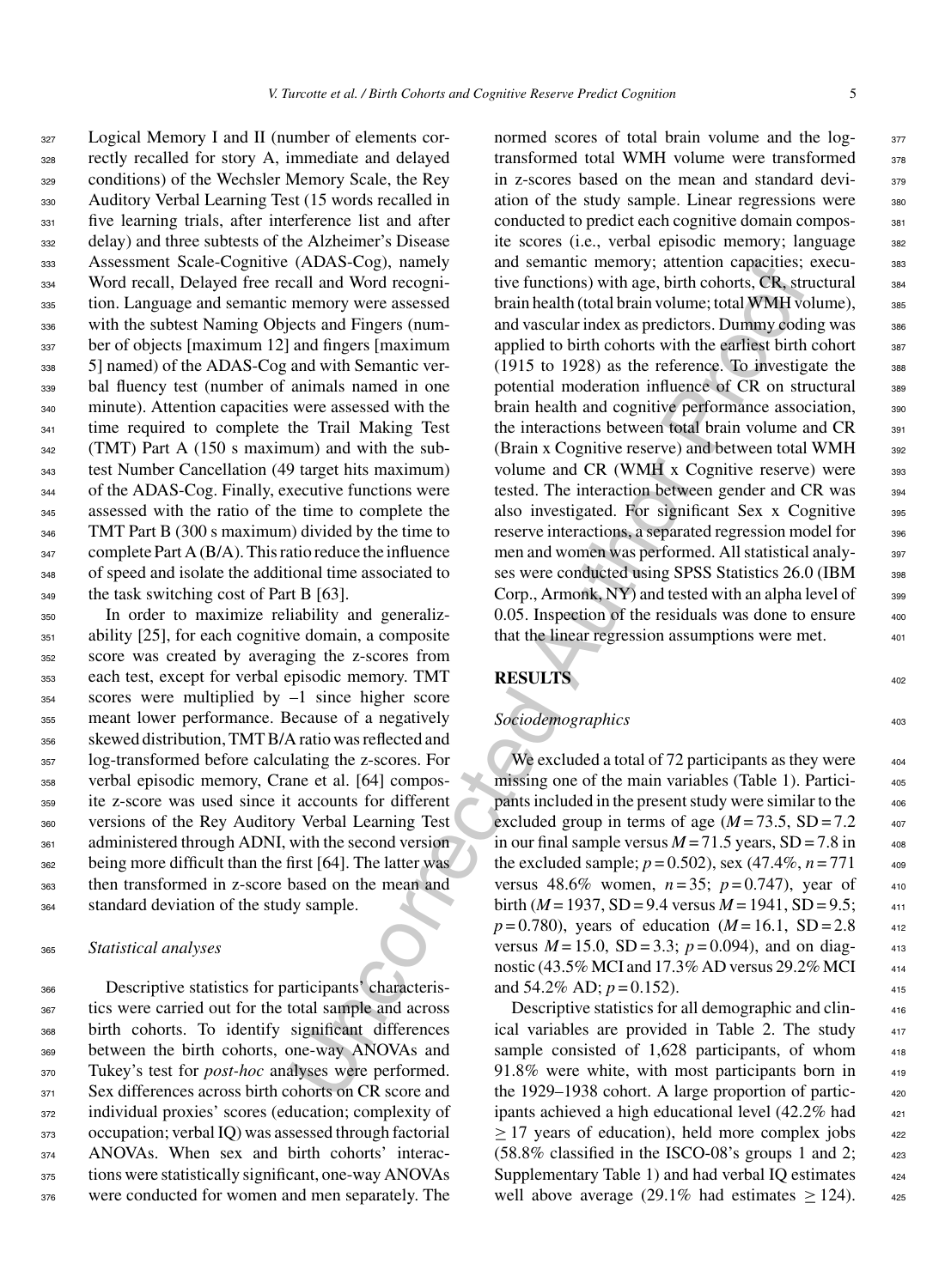|                                                                                                        | Total | NC  | MCI | AD  |
|--------------------------------------------------------------------------------------------------------|-------|-----|-----|-----|
| Participants with ADNI baseline T1-weighted MRI<br>scans that passed segmentation quality control<br>↓ | 1.700 | 651 | 729 | 320 |
| Excluded participants with missing<br>neuropsychological data                                          | 47    |     | 13  | 31  |
| ↓<br>Excluded participants with missing<br>cognitive reserve data                                      | 25    | 9   | 8   |     |
| Final analyses                                                                                         | 1,628 | 639 | 708 | 281 |

Table 1 Flowchart of participants included in analyses

ADNI, Alzheimer's Disease Neuroimaging Initiative; MRI, magnetic resonance imaging; NC, normal cognition; MCI, mild cognitive impairment; AD, Alzheimer's disease.

 Comparisons across all birth cohorts showed that participants from the most recent birth cohort were 428 younger  $(p<0.0001)$ , were mainly women  $(p<$  0.0001; 23.5% more in 1946–1964 versus 1915–  $_{430}$  1928), had more years of education ( $p < 0.0001$ ) 431 and higher verbal IQ estimates  $(p=0.001)$ . The most recent birth cohort (1946–1964) gained, on average, one year of education and 2.2 units of verbal IQ estimate compared to the earliest born cohort (1915–1928). Participants born more recently showed a healthier brain structure, suggested by a larger total brain volume (*p* < 0.0001) and a lower 438 total WMH volume  $(p < 0.0001)$ , compared to those born earlier. Out of 1,628 participants, 497 (30.5%) had missing data in at least one of the factors of the vascular index but were still included in the final analyses. For these participants, missing data were coded as 0 (absence of the vascular risk factor) in the computation of the vascular index. Two or more vascular risk factors were present in 28.5% of the participants, whereas 30.6% had none. Comparisons between all birth cohorts revealed a decrease in hypertension ( $p = 0.002$ ; 10.2% lower in 1946–1964 versus 449 1915–1928) and an increase in obesity  $(p < 0.0001)$ ; 12.1% higher in 1946–1964 versus 1915–1928). Although there appeared to be a decrease, no statisti- cally significant difference between all birth cohorts was observed for type 2 diabetes (8.4% less in 1946–1964 versus 1915–1928) and smoking (26.5% less in 1946–1964 versus 1915–1928).

<sup>456</sup> *Cognitive reserve across birth cohorts*

 Birth cohorts' influence on CR score and prox- ies are reported in Table 3. Statistically significant differences between birth cohorts were found for CR (*p* < 0.0001), education score (*p* < 0.0001), com-plexity of occupation score ( $p = 0.004$ ) and verbal

IQ score  $(p = 0.002)$ . *Post-hoc* comparisons revealed that participants born in the most recent cohort 463  $(1946 \text{ to } 1964)$  compared to those born in the two earliest birth cohorts (1915–1928; 1929–1938) <sup>465</sup> had greater CR  $(p < 0.0001; p = 0.005)$ , were more educated  $(p<0.0001; p=0.023)$  and had a higher verbal IQ ( $p = 0.011$ ;  $p = 0.001$ ). They held more complex occupation compared to the earliest birth 469 cohort (1915–1928;  $p = 0.002$ ). Participants born during World War II (1939–1945) were more educated than those born during the earliest cohort  $(p = 0.042)$ . Those born during the Great Depression (1929–1938) held more complex occupation than those born in the earliest cohort ( $p = 0.045$ ).

#### *Cognitive reserve across sex and birth cohorts* <sup>476</sup>

as<br> **Example 18** 1628 639 76<br>
Sease Neuroimaging Initiative: NIRI, magnetic resonance imaging: NC, normal cognition:<br>
From the control of the CHO (1966) to 1966) comparisons for the control of the control of the CHO (1966 Significant differences between men and women 477 were observed for CR  $(p<0.0001)$ , education score  $478$  $(p<0.0001)$  and complexity of occupation score  $479$  $(p < 0.0001)$ , but not for verbal IQ score  $(p = 0.386)$ . 480 Significant interaction between sex and birth cohorts  $481$ were found for CR  $(p=0.011)$  and complexity of  $482$ occupation's score  $(p<0.0001)$ , but not for education score ( $p = 0.063$ ) and verbal IQ score ( $p = 0.881$ ).  $484$ Means and standard deviations of scores of CR 485 and its proxies are reported in Table 3. Between- <sup>486</sup> group comparisons in men revealed no main effect 487 of birth cohorts for scores of CR and complexity <sup>488</sup> of occupation ( $p \geq 0.441$ ). In women, betweengroup comparisons revealed a significant influence of  $\qquad$ birth cohorts for CR  $(p<0.0001)$  and complexity of  $_{491}$ occupation score  $(p < 0.0001)$ . *Post-hoc* comparisons  $492$ revealed that women born in the most recent cohort 493 (1946–1964) had greater CR ( $p < 0.018$ ) compared  $_{494}$ to all previous cohorts. Compared to the two earliest  $495$ birth cohorts (1915–1928 and 1929–1938), they also <sup>496</sup> held more complex jobs ( $p \leq 0.002$ ). Women born  $497$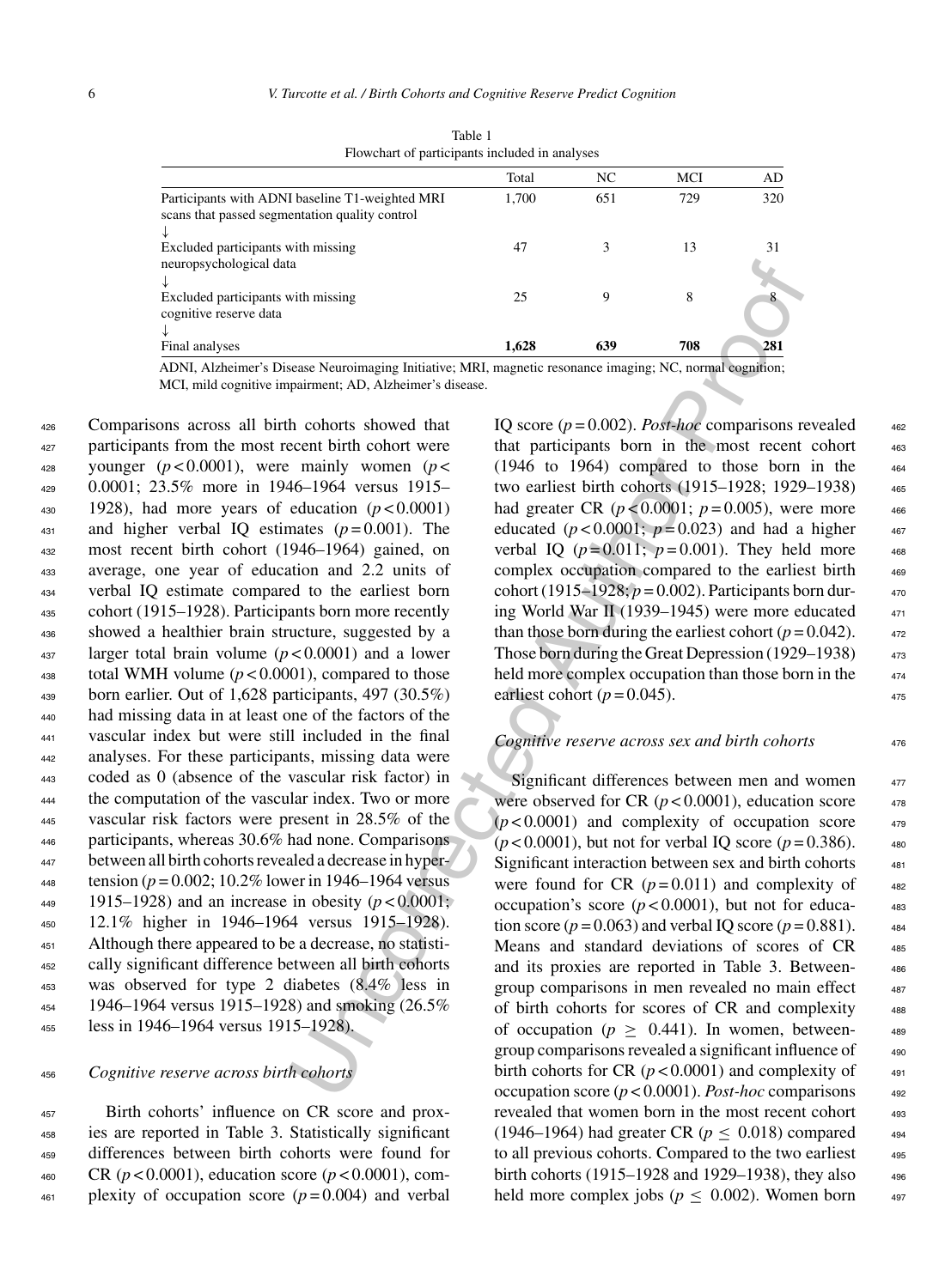|                                       |                                            | <b>Birth Cohorts</b>                             |                                                            |                                |                                     |                  |  |
|---------------------------------------|--------------------------------------------|--------------------------------------------------|------------------------------------------------------------|--------------------------------|-------------------------------------|------------------|--|
|                                       | All                                        | 1915-1928<br>(World War I,<br>Spanish influenza, | 1929-1938<br>(Great<br>Depression)                         | 1939-1945<br>(World<br>War II) | 1946-1964<br>(post-World<br>War II, | $\boldsymbol{p}$ |  |
|                                       | $N = 1,628$                                | pre-Great<br>Depression)<br>$N = 338$            | $N = 628$                                                  | $N = 320$                      | Baby boom)<br>$N = 342$             |                  |  |
| Age $(y)$                             | 73.5(7.2)                                  | 82.4 (3.2)                                       | 75.2(4.0)                                                  | 70.3(4.5)                      | 64.8 $(4.5)$                        | < 0.0001         |  |
| Year of birth $(y)$                   | 1937 (9.4)                                 | 1924(3.0)                                        | 1934(2.7)                                                  | 1942(2.0)                      | 1950(3.7)                           |                  |  |
| Women                                 | 771 (47.4%)                                | 124 (36.7%)                                      | 282 (44.9%)                                                | 159 (49.7%)                    | 206 (60.2%)                         | < 0.0001         |  |
| Baseline diagnostic                   |                                            |                                                  |                                                            |                                |                                     |                  |  |
| Normal cognition                      | 639 (39.3%)                                | $90(26.6\%)$                                     | 235 (37.4%)                                                | 126 (39.4%)                    | 188 (55.0%)                         |                  |  |
| Mild cognitive impairment             | 708 (43.5%)                                | 161 (47.6%)                                      | 275 (43.8%)                                                | 149 (46.6%)                    | $123(36.0\%)$                       |                  |  |
| Alzheimer's disease                   | 281 (17.3%)                                | 87 (25.7%)                                       | 118 (18.8%)                                                | 45 $(14.1\%)$                  | 31 $(9.1\%)$                        |                  |  |
| Cognitive reserve score               | 3.5(1.9)                                   | 3.3(1.9)                                         | 3.5(1.9)                                                   | 3.6(1.9)                       | 3.9(1.7)                            |                  |  |
| Education (years)                     | 16.1(2.8)                                  | 15.6(3.1)                                        | 16.0(2.8)                                                  | 16.1(2.7)                      | 16.6(2.4)                           | < 0.0001         |  |
| 0: High school and lower, $\leq 12$   | 238 (14.6%)                                | 69 (20.4%)                                       | $95(15.1\%)$                                               | 44 (13.8%)                     | $30(8.8\%)$                         |                  |  |
| 1: College and undergraduate, 13–16   | 703 (43.2%)                                | 145 (42.9%)                                      | 276 (43.9%)                                                | 134 (41.9%)                    | 148 (43.3%)                         |                  |  |
| 2: Graduate, $\geq$ 17                | 687 (42.2%)                                | 124 (36.7%)                                      | 257 (40.9%)                                                | 142 (44.4%)                    | $164(48.0\%)$                       |                  |  |
| Estimated verbal IQ                   | 117.7(9.5)                                 | 117.2(9.6)                                       | 116.9(9.8)                                                 | 117.7(9.3)                     | 119.4(8.6)                          | 0.001            |  |
| 0: Average, $\leq$ 115                | 578 (35.5%)                                | 132 (39.1%)                                      | 241 (38.4%)                                                | 110 (34.4%)                    | 95 (27.8%)                          |                  |  |
| 1: Above average, 116-123             | 577 (35.4%)                                | 111 (32.8%)                                      | 221 (35.2%)                                                | 120 (37.5%)                    | 125 (36.5%)                         |                  |  |
| 2: High above average, $\geq 124$     | 473 (29.1%)                                | $95(28.1\%)$                                     | $166(26.4\%)$                                              | $90(28.1\%)$                   | 122(35.7%)                          |                  |  |
| ISCO-08 complexity of occupation      |                                            |                                                  |                                                            |                                |                                     |                  |  |
| 0: Skill levels $1-2$ , groups $4-10$ | 429 (26.4%)                                | 108 (32.0%)                                      | 165(26.3%)                                                 | 86 (26.9%)                     | $70(20.5\%)$                        |                  |  |
| 1: Skill level 3, group 3             | 241 (14.8%)                                | 56 (16.6%)                                       | 80 (12.7%)                                                 | 51 (15.9%)                     | 54 (15.8%)                          |                  |  |
| 2: Skill level 4, groups 1-2          | 958 (58.8%)                                | 174 (51.5%)                                      | 383 (61.0%)                                                | 183 (57.2%)                    | 218 (63.7%)                         |                  |  |
| Vascular index <sup>b</sup>           | $-1.4(0.9)$                                | $-1.4(0.8)$                                      | $-1.4(0.9)$                                                | $-1.2(0.9)$                    | $-1.4(1.0)$                         | 0.071            |  |
| Hypertension                          | 1,069(65.7%)                               | 240 (71.0%)                                      | 429 (68.3%)                                                | 192 (60.0%)                    | 208 (60.8%)                         | 0.002            |  |
| Obesity <sup>c</sup>                  | 303 (18.6%)                                | 48 (14.2%)                                       | 105(16.7%)                                                 | $60(18.8\%)$                   | 90(26.3%)                           | < 0.0001         |  |
| Type 2 diabetes <sup>d</sup>          | $97(6.0\%)$                                | 35 (10.4%)                                       | 44 (7.0%)                                                  | 11 $(3.4\%)$                   | $7(2.0\%)$                          | 0.143            |  |
| Ever smoked <sup>e</sup>              | 513 (31.5%)                                | 137 (40.2%)                                      | 240 (38.2%)                                                | 89 (27.8%)                     | 47 (13.7%)                          | 0.704            |  |
| Structural brain measures (Z scores)  |                                            |                                                  |                                                            |                                |                                     |                  |  |
| Total brain volume                    | 0.0(1.0)                                   | $-0.7(0.8)$                                      | $-0.2(0.9)$                                                | 0.3(0.9)                       | 0.8(0.9)                            | < 0.0001         |  |
| Total WMH volume <sup>f</sup>         | 0.0(1.0)                                   | 0.6(1.1)                                         | 0.1(1.0)                                                   | $-0.3(0.8)$                    | $-0.6(0.6)$                         | < 0.0001         |  |
| Cognitive performances (Z scores)     |                                            |                                                  |                                                            |                                |                                     |                  |  |
| Verbal episodic memory                | 0.0(1.0)                                   | $-0.4(0.9)$                                      | $-0.1(1.0)$                                                | 0.2(1.0)                       | 0.4(0.9)                            | < 0.0001         |  |
| Language and semantic memory          | 0.0(0.8)                                   | $-0.3(0.8)$                                      | $-0.1(0.8)$                                                | 0.1(0.6)                       | 0.4(0.6)                            | < 0.0001         |  |
| Attention capacities                  | 0.0(0.9)                                   | $-0.4(0.8)$                                      | $-0.1(0.9)$                                                | 0.2(0.8)                       | 0.3(0.8)                            | < 0.0001         |  |
| <b>Executive functions</b>            | 0.0(1.0)                                   | $-0.2(1.0)$                                      | $-0.0(1.0)$                                                | 0.1(1.0)                       | 0.1(0.9)                            | < 0.0001         |  |
| Difformace haturaan hirth aabarta ur  | $\text{had by ANON}$ $\text{A}$ $\text{A}$ |                                                  | ideblas and with Vincleol Wallis for estagging lyonightee. | $I \cap$ intellectual          | $TCCO$ $OQ$ $Intom$                 | ational Ctondand |  |

Table 2Baseline characteristics<sup>a</sup> of participants, by birth cohorts

Differences between birth cohorts were examined by ANOVAs for continuous variables and with Kruskal-Wallis for categorical variables. IQ, intellectual quotient; ISCO-08, International Standard Classification of Occupations 2008; WMH, white matter hyperintensities. <sup>a</sup> Values shown are mean (standard deviation) or number (percentage); <sup>b</sup> 497 missing values; <sup>c</sup> 2 missing values; <sup>d</sup> 496 missing values; <sup>e</sup> 357 missing values; <sup>f</sup> Negative Z scores mean lower WMH burden.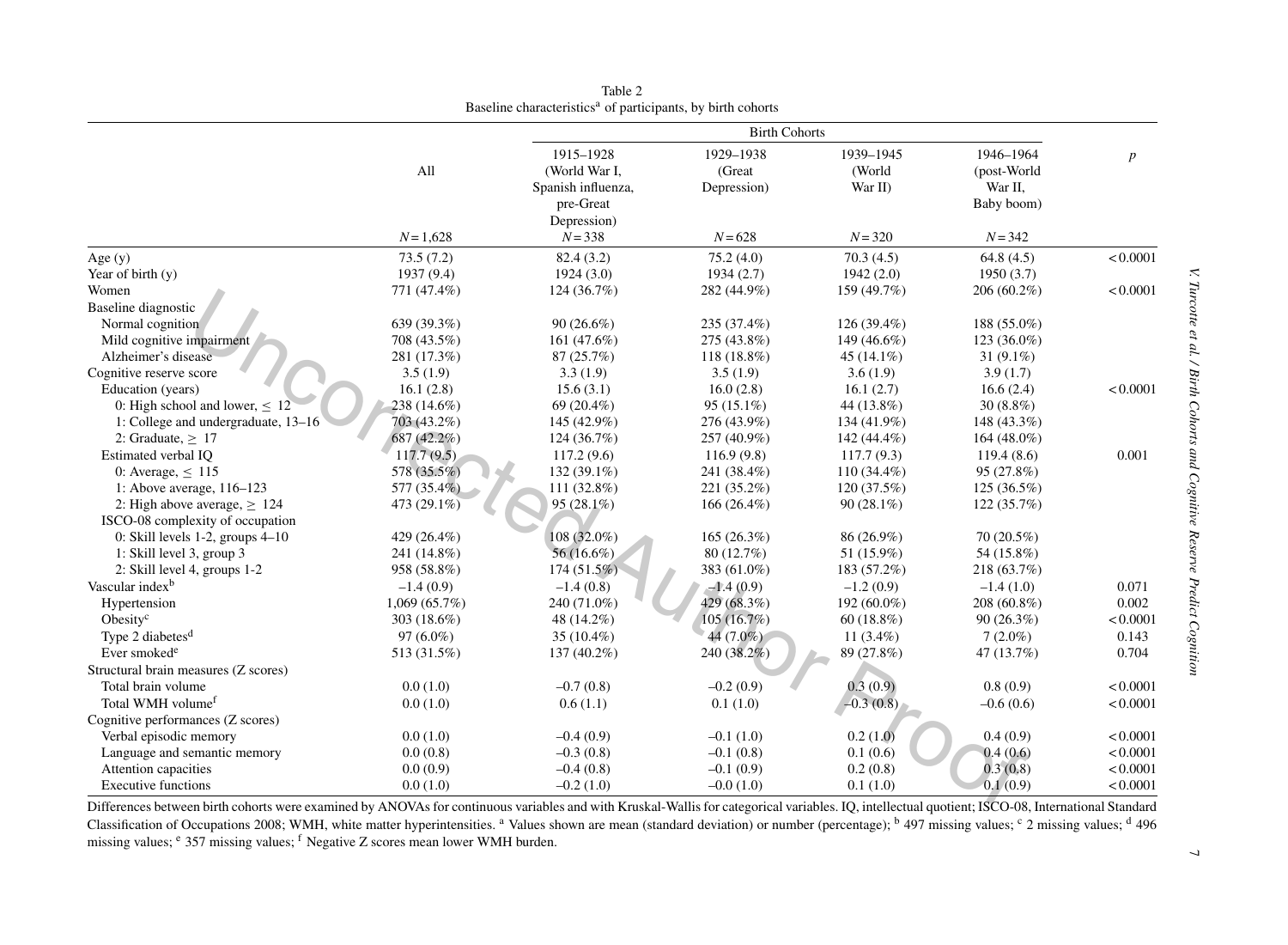| Variable                    |      | 1915-1928 |      | 1929-1938 |                  | 1939-1945 |                  | 1946-1964      | $F(3, 1624)^a$ | $\boldsymbol{p}$ |
|-----------------------------|------|-----------|------|-----------|------------------|-----------|------------------|----------------|----------------|------------------|
|                             | M    | SD        | M    | SD        | $\boldsymbol{M}$ | SD        | $\boldsymbol{M}$ | SD             |                |                  |
| Cognitive reserve           |      |           |      |           |                  |           |                  |                |                |                  |
| Women                       | 2.71 | 1.95      | 3.20 | 1.90      | 3.36             | 1.89      | 3.94             | 1.72           | 12.50          | ****             |
| Men                         | 3.56 | 1.88      | 3.72 | 1.84      | 3.73             | 1.88      | 3.85             | 1.73           | 0.72           | 0.541            |
| Total                       | 3.25 | 1.95      | 3.49 | 1.89      | 3.55             | 1.89      | 3.90             | 1.72           | 7.24           | ****             |
| Education                   |      |           |      |           |                  |           |                  |                |                |                  |
| Women                       | 1.02 | 0.74      | 1.12 | 0.69      | 1.21             | 0.69      | 1.39             | 0.66           |                |                  |
| Men                         | 1.25 | 0.73      | 1.37 | 0.69      | 1.40             | 0.70      | 1.40             | 0.62           |                |                  |
| Total                       | 1.16 | 0.74      | 1.26 | 0.70      | 1.31             | 0.70      | 1.39             | 0.64           | 6.44           | ****             |
| Complexity of<br>occupation |      |           |      |           |                  |           |                  |                |                |                  |
| Women                       | 0.81 | 0.91      | 1.16 | 0.90      | 1.21             | 0.90      | 1.45             | $0.80^{\circ}$ | 13.96          | ****             |
| Men                         | 1.42 | 0.81      | 1.50 | 0.81      | 1.39             | 0.83      | 1.41             | 0.83           | 0.90           | 0.441            |
| Total                       | 1.20 | 0.89      | 1.35 | 0.87      | 1.30             | 0.87      | 1.43             | 0.81           | 4.55           | 0.004            |
| Verbal IO                   |      |           |      |           |                  |           |                  |                |                |                  |
| Women                       | 0.89 | 0.78      | 0.92 | 0.80      | 0.94             | 0.77      | 1.11             | 0.79           |                |                  |
| Men                         | 0.89 | 0.84      | 0.85 | 0.80      | 0.93             | 0.82      | 1.04             | 0.80           |                |                  |
| Total                       | 0.89 | 0.81      | 0.88 | 0.80      | 0.94             | 0.79      | 1.08             | 0.79           | 5.03           | 0.002            |

Table 3 Means, standard deviations, and one-way analyses of variance in cognitive reserve score (0 to 6) and proxies' scores (0 to 2) across birth cohorts

 during World War II (1939–1945) have greater CR  $^{499}$  ( $p = 0.018$ ) and held more complex jobs ( $p = 0.001$ ) compared to the earliest cohort (1915–1928). Women born during the Great Depression (1929–1938) held more complex jobs  $(p=0.001)$  compared to those born in the earliest cohort (1915–1928).

# *Prediction of cognitive performance*  $504$

Variables predicting each cognitive performance 505 score are reported in Table 4. The models explained  $506$ 28.2% of the variance for verbal episodic memory, sor 20.8% for language and semantic memory, 20.3%

Table 4 Linear regression analyses for variables predicting cognitive performance in four cognitive domains (*N*= 1628)

| Men                                                                                                                                                                 | 3.56             | 1.88            | 3.72                                                                                                             | 1.84         | 3.73            |                  | 1.88                                                | 3.85         | 1.73             |         | 0.72      | 0.541<br>****    |
|---------------------------------------------------------------------------------------------------------------------------------------------------------------------|------------------|-----------------|------------------------------------------------------------------------------------------------------------------|--------------|-----------------|------------------|-----------------------------------------------------|--------------|------------------|---------|-----------|------------------|
| Total                                                                                                                                                               | 3.25             | 1.95            | 3.49                                                                                                             | 1.89         | 3.55            |                  | 1.89                                                | 3.90         | 1.72             |         | 7.24      |                  |
| Education                                                                                                                                                           |                  |                 |                                                                                                                  |              |                 |                  |                                                     |              |                  |         |           |                  |
| Women                                                                                                                                                               | 1.02             | 0.74<br>0.73    | 1.12                                                                                                             | 0.69         | 1.21            |                  | 0.69                                                | 1.39         | 0.66             |         |           |                  |
| Men<br>Total                                                                                                                                                        | 1.25<br>1.16     | 0.74            | 1.37<br>1.26                                                                                                     | 0.69<br>0.70 | 1.40<br>1.31    |                  | 0.70<br>0.70                                        | 1.40<br>1.39 | 0.62<br>0.64     |         | 6.44      | ****             |
| Complexity of                                                                                                                                                       |                  |                 |                                                                                                                  |              |                 |                  |                                                     |              |                  |         |           |                  |
| occupation                                                                                                                                                          |                  |                 |                                                                                                                  |              |                 |                  |                                                     |              |                  |         |           |                  |
| Women                                                                                                                                                               | 0.81             | 0.91            | 1.16                                                                                                             | 0.90         | 1.21            |                  | 0.90                                                | 1.45         | 0.80             |         | 13.96     | ****             |
| Men                                                                                                                                                                 | 1.42             | 0.81            | 1.50                                                                                                             | 0.81         | 1.39            |                  | 0.83                                                | 1.41         | 0.83             |         | 0.90      | 0.441            |
| Total                                                                                                                                                               | 1.20             | 0.89            | 1.35                                                                                                             | 0.87         | 1.30            |                  | 0.87                                                | 1.43         | 0.81             |         | 4.55      | 0.004            |
| Verbal IQ                                                                                                                                                           |                  |                 |                                                                                                                  |              |                 |                  |                                                     |              |                  |         |           |                  |
| Women                                                                                                                                                               | 0.89             | 0.78            | 0.92                                                                                                             | 0.80         | 0.94            |                  | 0.77                                                | 1.11         | 0.79             |         |           |                  |
| Men                                                                                                                                                                 | 0.89             | 0.84            | 0.85                                                                                                             | 0.80         | 0.93            |                  | 0.82                                                | 1.04         | 0.80             |         |           |                  |
| Total                                                                                                                                                               | 0.89             | 0.81            | 0.88                                                                                                             | 0.80         | 0.94            |                  | 0.79                                                | 1.08         | 0.79             |         | 5.03      | 0.002            |
| **** $p < 0.0001$ . $N = 1,628$ . IQ, intellectual quotient. <sup>a</sup> One-way ANOVAs for women $(n = 771)$ , $F(3, 767)$ ; One-way ANOVAs for men $(n = 857)$ , |                  |                 |                                                                                                                  |              |                 |                  |                                                     |              |                  |         |           |                  |
| $F(3, 853)$ .                                                                                                                                                       |                  |                 |                                                                                                                  |              |                 |                  |                                                     |              |                  |         |           |                  |
|                                                                                                                                                                     |                  |                 |                                                                                                                  |              |                 |                  |                                                     |              |                  |         |           |                  |
|                                                                                                                                                                     |                  |                 |                                                                                                                  |              |                 |                  |                                                     |              |                  |         |           |                  |
| during World War II (1939–1945) have greater CR                                                                                                                     |                  |                 |                                                                                                                  |              |                 |                  | Prediction of cognitive performance                 |              |                  |         |           |                  |
| $(p=0.018)$ and held more complex jobs $(p=0.001)$                                                                                                                  |                  |                 |                                                                                                                  |              |                 |                  |                                                     |              |                  |         |           |                  |
| compared to the earliest cohort (1915-1928). Women                                                                                                                  |                  |                 |                                                                                                                  |              |                 |                  | Variables predicting each cognitive performance     |              |                  |         |           |                  |
|                                                                                                                                                                     |                  |                 |                                                                                                                  |              |                 |                  |                                                     |              |                  |         |           |                  |
| born during the Great Depression (1929–1938) held                                                                                                                   |                  |                 |                                                                                                                  |              |                 |                  | score are reported in Table 4. The models explained |              |                  |         |           |                  |
| more complex jobs $(p=0.001)$ compared to those                                                                                                                     |                  |                 |                                                                                                                  |              |                 |                  | 28.2% of the variance for verbal episodic memory,   |              |                  |         |           |                  |
| born in the earliest cohort (1915–1928).                                                                                                                            |                  |                 |                                                                                                                  |              |                 |                  | 20.8% for language and semantic memory, 20.3%       |              |                  |         |           |                  |
|                                                                                                                                                                     |                  |                 |                                                                                                                  |              |                 |                  |                                                     |              |                  |         |           |                  |
|                                                                                                                                                                     |                  |                 |                                                                                                                  |              |                 |                  |                                                     |              |                  |         |           |                  |
|                                                                                                                                                                     |                  |                 |                                                                                                                  |              |                 |                  |                                                     |              |                  |         |           |                  |
|                                                                                                                                                                     |                  |                 |                                                                                                                  |              |                 |                  |                                                     |              |                  |         |           |                  |
|                                                                                                                                                                     |                  |                 |                                                                                                                  |              | Table 4         |                  |                                                     |              |                  |         |           |                  |
|                                                                                                                                                                     |                  |                 | Linear regression analyses for variables predicting cognitive performance in four cognitive domains $(N = 1628)$ |              |                 |                  |                                                     |              |                  |         |           |                  |
|                                                                                                                                                                     |                  | Verbal episodic |                                                                                                                  |              | Language and    |                  |                                                     | Attention    |                  |         | Executive |                  |
|                                                                                                                                                                     |                  | memory          |                                                                                                                  |              | semantic        |                  |                                                     | capacities   |                  |         | functions |                  |
|                                                                                                                                                                     |                  |                 |                                                                                                                  |              | memory          |                  |                                                     |              |                  |         |           |                  |
| Predictors                                                                                                                                                          | $\boldsymbol{B}$ | SE B            | $\boldsymbol{p}$                                                                                                 | $\cal B$     | SE <sub>B</sub> | $\boldsymbol{p}$ | B                                                   | SE B         | $\boldsymbol{p}$ | B       | SE B      | $\boldsymbol{p}$ |
|                                                                                                                                                                     | $-3.26$          | 0.45            | $****$                                                                                                           | $-1.30$      | 0.36            | ****             | $-2.34$                                             | 0.41         | ****             |         |           | 0.368            |
| (Intercept)                                                                                                                                                         |                  |                 | $****$                                                                                                           |              |                 |                  |                                                     |              | ****             | $-0.46$ | 0.51      |                  |
| Age                                                                                                                                                                 | 0.03             | 0.01            |                                                                                                                  | 0.01         | 0.00            | 0.033            | 0.02                                                | 0.00         |                  | 0.00    | 0.01      | 0.944            |
| Birth cohorts <sup>a</sup><br>1915-1928                                                                                                                             |                  |                 |                                                                                                                  |              |                 |                  |                                                     |              |                  |         |           |                  |
| 1929-1938                                                                                                                                                           | 0.22             | 0.07            | 0.001                                                                                                            | 0.17         | 0.06            | 0.002            | 0.24                                                | 0.06         | ****             | 0.06    | 0.08      | 0.469            |
| 1939-1945                                                                                                                                                           | 0.46             | 0.09            | $****$                                                                                                           | 0.32         | 0.07            | ****             | 0.44                                                | 0.09         | ****             | 0.08    | 0.11      | 0.441            |
| 1946-1964                                                                                                                                                           | 0.62             | 0.12            | ****                                                                                                             | 0.48         | 0.09            | ****             | 0.54                                                | 0.11         | ****             | 0.02    | 0.13      | 0.906            |
|                                                                                                                                                                     | 0.18             | 0.01            | ****                                                                                                             | 0.12         | 0.01            | ****             | 0.08                                                | 0.01         | ****             | 0.11    | 0.02      | ****             |
| Cognitive reserve <sup>b</sup><br>Total brain volume                                                                                                                | 0.41             | 0.05            | ****                                                                                                             | 0.19         | 0.04            | $****$           | 0.29                                                | 0.05         | $****$           | 0.15    | 0.06      | 0.010            |
| Total WMH volume                                                                                                                                                    | $-0.11$          | 0.05            | 0.021                                                                                                            | $-0.09$      | 0.04            | 0.013            | $-0.13$                                             | 0.04         | 0.002            | $-0.03$ | 0.05      | 0.553            |
| Vascular index <sup>c</sup>                                                                                                                                         | $-0.02$          | 0.02            | 0.401                                                                                                            | $-0.02$      | 0.02            | 0.387            | $-0.00$                                             | 0.02         | 0.969            | 0.00    | 0.03      | 0.971            |
| Brain $\times$ Cognitive                                                                                                                                            | $-0.03$          | 0.01            | 0.016                                                                                                            | $-0.01$      | 0.01            | 0.171            | $-0.01$                                             | 0.01         | 0.259            | $-0.01$ | 0.01      | 0.617            |
| reserve                                                                                                                                                             |                  |                 |                                                                                                                  |              |                 |                  |                                                     |              |                  |         |           |                  |
| WMH $\times$ Cognitive                                                                                                                                              | $-0.01$          | 0.01            | 0.451                                                                                                            | 0.01         | 0.01            | 0.229            | $-0.00$                                             | 0.01         | 0.916            | $-0.00$ | 0.01      | 0.740            |
| reserve                                                                                                                                                             |                  |                 |                                                                                                                  |              |                 |                  |                                                     |              |                  |         |           |                  |
| $Sex \times Cognitive$                                                                                                                                              | $-0.08$          | 0.01            | $****$                                                                                                           | $-0.03$      | 0.01            | ****             | $-0.02$                                             | 0.01         | 0.068            | $-0.00$ | 0.01      | 0.986            |

∗∗∗∗*p* < 0.0001. All outcomes presented as Z scores. Sex (men = 1, women = 0). WMH, white matter hyperintensities. <sup>a</sup> 1915–1928 is the reference. 1929–1938, 1939–1945 and 1946–1964:  $1 =$ born in this cohort,  $0 =$ born in another cohort.  $<sup>b</sup>$  Cognitive reserve score ranging from</sup> 0 (low reserve) to 6 (high reserve). C Vascular index ranging from 0 (no vascular risk factor burden) to -4 (high vascular risk factors burden).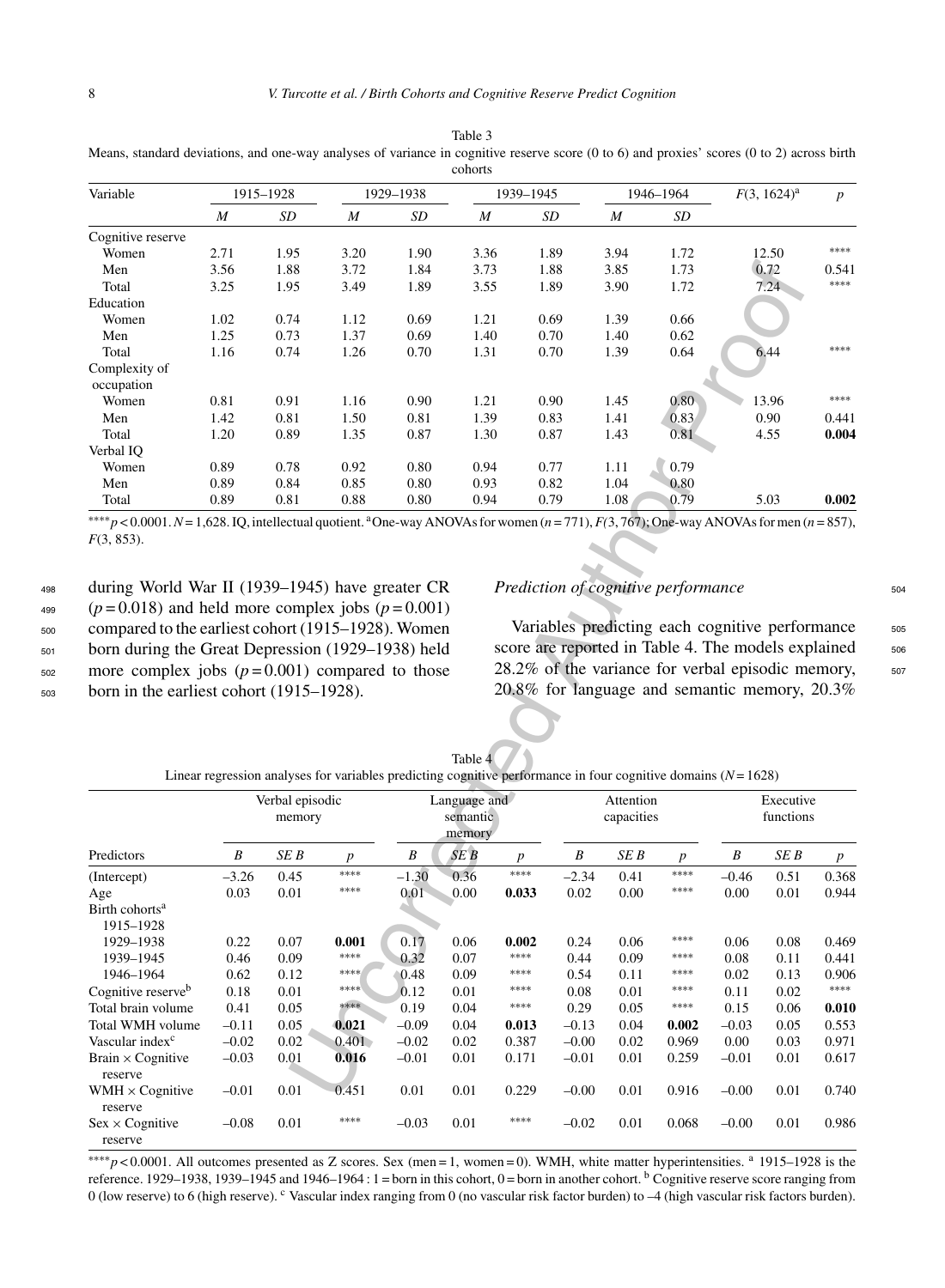for attention capacities, and 7.2% for executive func- tions. The effect sizes of associations were all large, with the exception of executive functions which was small. CR and total brain volume contributed signif- icantly to all models. Birth cohorts, age, and total WMH volume contributed significantly to predict performances in verbal episodic memory, language and semantic memory, and attention capacities. The vascular index did not significantly predict cogni- tive performance in any models. We further tested the non-linear effect of the aging process and results showed statistically significant contribution of age squared in all models (Supplementary Table 2; Sup-plementary Figure 1). Compared to the reference

<sup>522</sup> birth cohort (1915 to 1928), the regression coeffi-<sup>523</sup> cients increase as the birth cohorts become more

> Α  $\overline{\phantom{a}}$

memory (Z score) Verbal episodic  $\mathbf{o}$ 

> $-2$  $\dot{\mathbf{0}}$

B  $\overline{2}$  recent. As for the CR score, the higher it was, the  $524$ higher the performance scores were in all cognitive domains. In order to test the interaction between <sub>526</sub> birth cohorts and CR in a parsimonious way, we re- $_{527}$ duced the number of categories of birth cohorts 528 using a single dummy variable  $(0 = 1915$  to 1938,  $\frac{528}{20}$  $1 = 1939 - 1964$  which allowed to be added to the  $530$ model. Results showed no interaction between birth  $\frac{531}{2}$ cohorts and CR for any prediction (Supplementary 532 Table 3).  $533$ 

#### *Cognitive performance across diagnoses*  $534$

Previous studies have reported that higher CR 535 delays the onset of AD, but once diagnosed with 536 AD, individuals with higher CR declined more 537



95% confidence intervals are shown as shaded areas around the regression lines.

Fig. 1. Prediction of cognitive performance scores by cognitive reserve's score across birth cohorts and sex. 95% confidence intervals are shown as shaded areas around the regression lines.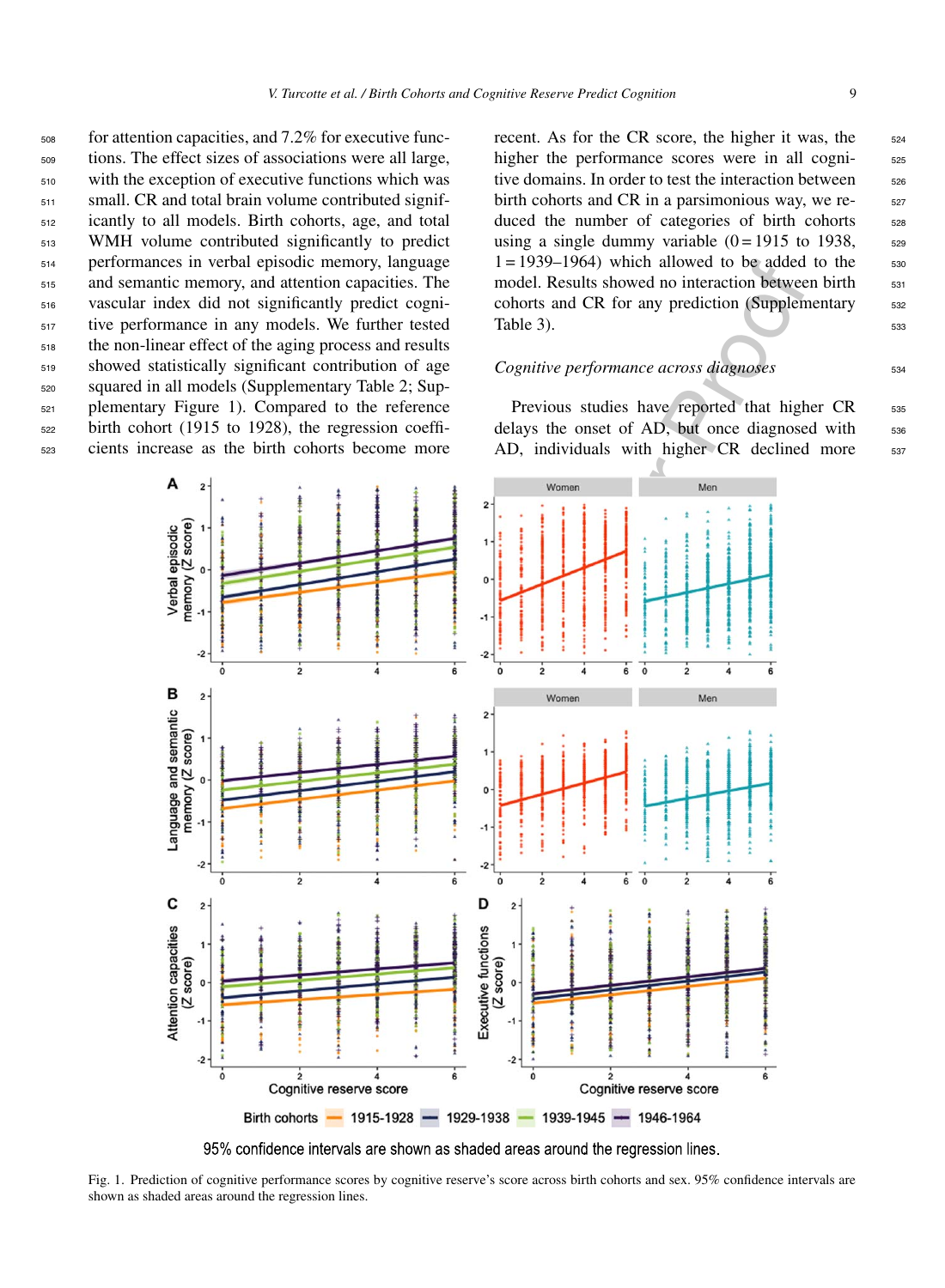rapidly than those with lower CR (e.g., [65]). Hence- forth, we conducted subgroup analyses for each of the cognitive groups (NC, MCI, AD; Supplemen- $_{541}$  tary Figure 2). The results in MCI participants ( $n =$  708; Supplementary Table 5) were nearly similar to those obtained with the whole sample, where more recent birth cohorts performed better than the earlier cohort (except for executive functions). The influence of birth cohorts was only observed in pre- dicting attention capacities in AD participants (*n* = 281; Supplementary Table 6), whereas only in pre- dicting verbal episodic memory in NC participants (*n* = 693; Supplementary Table 4). Higher CR pre- dicted better performances in all cognitive domains for non-demented participants, while only in verbal episodic memory and executive functions for AD participants. In both clinical groups (MCI and AD), higher total brain volume predicted better perfor- mances in verbal episodic memory and attention capacities.

#### <sup>558</sup> *Sex and cognitive reserve moderation roles*

 There was a significant interaction between sex and CR in predicting verbal episodic memory, and lan- guage and semantic memory (Table 4), where, for equal CR scores, women outperformed men in all birth cohorts (Fig. 1). Results are shown in Table 5 for women and in Table 6 for men. In predicting verbal episodic memory, the model explained 27.3% of vari-ance in women and 25.7% in men. Age, birth cohorts,

 $CR$  and total brain volume contributed significantly to  $567$ predict verbal episodic memory performances in both <sub>568</sub> sexes. Total WMH volume contributed significantly 569 to the model only in women. In predicting language  $570$ and semantic memory, the model explained  $22.7\%$  of  $571$ the variance in women and  $18.6\%$  in men. CR and  $572$ total brain volume contributed significantly to predict language and semantic memory performances in  $574$ both sexes. In women, age, more recent birth cohorts  $\frac{575}{2}$ 1939–1945 and 1946–1964, and total WMH volume 576 contributed significantly to the model. In men, all  $\frac{577}{200}$ birth cohorts contributed significantly to the model,  $\frac{578}{20}$ while total WMH volume did not. In either women or 579 men models, vascular index did not contribute signif-<br>ssc icantly to any prediction. Finally, CR only moderated  $\qquad$  581 the association between total brain volume and verbal <sub>582</sub> episodic memory in men.

Regarding the moderation role of CR in the asso-<br><sub>584</sub> ciation between structural brain health and cognitive 585 function, CR only moderated the association between <sub>586</sub> total brain volume and verbal episodic memory 587 performance  $(B=-0.03, p=0.016)$ , while the other  $\qquad$  588 interactions were not found statistically significant. 589 As shown in Fig. 2, when total brain volume is low,  $590$ individuals with high CR (score between  $5$  and  $6$ )  $\frac{591}{2}$ have better verbal episodic memory than those with 592 moderate (score between 3 and 4) or low (score 593 between  $0$  and  $2)$  CR. In contrast, when total brain  $594$ volume is large, having a high, moderate, or low 595 CR does not seem to significantly influence verbal 596 episodic memory.

| more recent birth cohorts performed better than the<br>earlier cohort (except for executive functions). The<br>influence of birth cohorts was only observed in pre-<br>dicting attention capacities in AD participants $(n =$<br>281; Supplementary Table 6), whereas only in pre-<br>dicting verbal episodic memory in NC participants<br>$(n=693;$ Supplementary Table 4). Higher CR pre-<br>dicted better performances in all cognitive domains<br>for non-demented participants, while only in verbal<br>episodic memory and executive functions for AD<br>participants. In both clinical groups (MCI and AD),<br>higher total brain volume predicted better perfor-<br>mances in verbal episodic memory and attention<br>capacities.<br>Sex and cognitive reserve moderation roles<br>There was a significant interaction between sex and<br>CR in predicting verbal episodic memory, and lan- |              |                 | episodic memory in men.                                                                                 | total brain volume contributed significantly to pre-<br>dict language and semantic memory performances in<br>both sexes. In women, age, more recent birth cohorts<br>1939-1945 and 1946-1964, and total WMH volume<br>contributed significantly to the model. In men, all<br>birth cohorts contributed significantly to the model,<br>while total WMH volume did not. In either women or<br>men models, vascular index did not contribute signif-<br>icantly to any prediction. Finally, CR only moderated<br>the association between total brain volume and verbal<br>Regarding the moderation role of CR in the asso-<br>ciation between structural brain health and cognitive<br>function, CR only moderated the association between<br>total brain volume and verbal episodic memory<br>performance ( $B = -0.03$ , $p = 0.016$ ), while the other<br>interactions were not found statistically significant.<br>As shown in Fig. 2, when total brain volume is low,<br>individuals with high CR (score between 5 and 6) |              |                |
|-----------------------------------------------------------------------------------------------------------------------------------------------------------------------------------------------------------------------------------------------------------------------------------------------------------------------------------------------------------------------------------------------------------------------------------------------------------------------------------------------------------------------------------------------------------------------------------------------------------------------------------------------------------------------------------------------------------------------------------------------------------------------------------------------------------------------------------------------------------------------------------------------------|--------------|-----------------|---------------------------------------------------------------------------------------------------------|-----------------------------------------------------------------------------------------------------------------------------------------------------------------------------------------------------------------------------------------------------------------------------------------------------------------------------------------------------------------------------------------------------------------------------------------------------------------------------------------------------------------------------------------------------------------------------------------------------------------------------------------------------------------------------------------------------------------------------------------------------------------------------------------------------------------------------------------------------------------------------------------------------------------------------------------------------------------------------------------------------------------------------|--------------|----------------|
| guage and semantic memory (Table 4), where, for                                                                                                                                                                                                                                                                                                                                                                                                                                                                                                                                                                                                                                                                                                                                                                                                                                                     |              |                 |                                                                                                         | have better verbal episodic memory than those with                                                                                                                                                                                                                                                                                                                                                                                                                                                                                                                                                                                                                                                                                                                                                                                                                                                                                                                                                                          |              |                |
| equal CR scores, women outperformed men in all                                                                                                                                                                                                                                                                                                                                                                                                                                                                                                                                                                                                                                                                                                                                                                                                                                                      |              |                 |                                                                                                         | moderate (score between 3 and 4) or low (score                                                                                                                                                                                                                                                                                                                                                                                                                                                                                                                                                                                                                                                                                                                                                                                                                                                                                                                                                                              |              |                |
| birth cohorts (Fig. 1). Results are shown in Table 5 for                                                                                                                                                                                                                                                                                                                                                                                                                                                                                                                                                                                                                                                                                                                                                                                                                                            |              |                 |                                                                                                         | between 0 and 2) CR. In contrast, when total brain                                                                                                                                                                                                                                                                                                                                                                                                                                                                                                                                                                                                                                                                                                                                                                                                                                                                                                                                                                          |              |                |
| women and in Table 6 for men. In predicting verbal                                                                                                                                                                                                                                                                                                                                                                                                                                                                                                                                                                                                                                                                                                                                                                                                                                                  |              |                 |                                                                                                         | volume is large, having a high, moderate, or low                                                                                                                                                                                                                                                                                                                                                                                                                                                                                                                                                                                                                                                                                                                                                                                                                                                                                                                                                                            |              |                |
| episodic memory, the model explained 27.3% of vari-                                                                                                                                                                                                                                                                                                                                                                                                                                                                                                                                                                                                                                                                                                                                                                                                                                                 |              |                 | episodic memory.                                                                                        | CR does not seem to significantly influence verbal                                                                                                                                                                                                                                                                                                                                                                                                                                                                                                                                                                                                                                                                                                                                                                                                                                                                                                                                                                          |              |                |
| ance in women and 25.7% in men. Age, birth cohorts,                                                                                                                                                                                                                                                                                                                                                                                                                                                                                                                                                                                                                                                                                                                                                                                                                                                 |              |                 |                                                                                                         |                                                                                                                                                                                                                                                                                                                                                                                                                                                                                                                                                                                                                                                                                                                                                                                                                                                                                                                                                                                                                             |              |                |
|                                                                                                                                                                                                                                                                                                                                                                                                                                                                                                                                                                                                                                                                                                                                                                                                                                                                                                     |              |                 |                                                                                                         |                                                                                                                                                                                                                                                                                                                                                                                                                                                                                                                                                                                                                                                                                                                                                                                                                                                                                                                                                                                                                             |              |                |
|                                                                                                                                                                                                                                                                                                                                                                                                                                                                                                                                                                                                                                                                                                                                                                                                                                                                                                     |              |                 | Table 5<br>Linear regression analyses for variables predicting cognitive performance in Women $(n=771)$ |                                                                                                                                                                                                                                                                                                                                                                                                                                                                                                                                                                                                                                                                                                                                                                                                                                                                                                                                                                                                                             |              |                |
|                                                                                                                                                                                                                                                                                                                                                                                                                                                                                                                                                                                                                                                                                                                                                                                                                                                                                                     |              | Verbal episodic |                                                                                                         |                                                                                                                                                                                                                                                                                                                                                                                                                                                                                                                                                                                                                                                                                                                                                                                                                                                                                                                                                                                                                             | Language     |                |
|                                                                                                                                                                                                                                                                                                                                                                                                                                                                                                                                                                                                                                                                                                                                                                                                                                                                                                     |              | memory          |                                                                                                         |                                                                                                                                                                                                                                                                                                                                                                                                                                                                                                                                                                                                                                                                                                                                                                                                                                                                                                                                                                                                                             | and semantic |                |
|                                                                                                                                                                                                                                                                                                                                                                                                                                                                                                                                                                                                                                                                                                                                                                                                                                                                                                     |              |                 |                                                                                                         |                                                                                                                                                                                                                                                                                                                                                                                                                                                                                                                                                                                                                                                                                                                                                                                                                                                                                                                                                                                                                             | memory       |                |
| Predictors                                                                                                                                                                                                                                                                                                                                                                                                                                                                                                                                                                                                                                                                                                                                                                                                                                                                                          | B            | SEB             | $\boldsymbol{p}$                                                                                        | B                                                                                                                                                                                                                                                                                                                                                                                                                                                                                                                                                                                                                                                                                                                                                                                                                                                                                                                                                                                                                           | SE B         | $p_{\perp}$    |
| (Intercept)                                                                                                                                                                                                                                                                                                                                                                                                                                                                                                                                                                                                                                                                                                                                                                                                                                                                                         | $-3.44$      | $0.68 -$        | ****                                                                                                    | $-1.54$                                                                                                                                                                                                                                                                                                                                                                                                                                                                                                                                                                                                                                                                                                                                                                                                                                                                                                                                                                                                                     | 0.50         | 0.002          |
| Age                                                                                                                                                                                                                                                                                                                                                                                                                                                                                                                                                                                                                                                                                                                                                                                                                                                                                                 | 0.04         | 0.01            | ****                                                                                                    | 0.01                                                                                                                                                                                                                                                                                                                                                                                                                                                                                                                                                                                                                                                                                                                                                                                                                                                                                                                                                                                                                        | 0.01         | 0.019          |
| Birth cohorts <sup>a</sup>                                                                                                                                                                                                                                                                                                                                                                                                                                                                                                                                                                                                                                                                                                                                                                                                                                                                          |              |                 |                                                                                                         |                                                                                                                                                                                                                                                                                                                                                                                                                                                                                                                                                                                                                                                                                                                                                                                                                                                                                                                                                                                                                             |              |                |
| 1915-1928                                                                                                                                                                                                                                                                                                                                                                                                                                                                                                                                                                                                                                                                                                                                                                                                                                                                                           |              |                 |                                                                                                         |                                                                                                                                                                                                                                                                                                                                                                                                                                                                                                                                                                                                                                                                                                                                                                                                                                                                                                                                                                                                                             |              |                |
| 1929-1938                                                                                                                                                                                                                                                                                                                                                                                                                                                                                                                                                                                                                                                                                                                                                                                                                                                                                           | 0.28         | 0.11            | 0.014                                                                                                   | 0.11                                                                                                                                                                                                                                                                                                                                                                                                                                                                                                                                                                                                                                                                                                                                                                                                                                                                                                                                                                                                                        | 0.08         | 0.187          |
| 1939-1945<br>1946-1964                                                                                                                                                                                                                                                                                                                                                                                                                                                                                                                                                                                                                                                                                                                                                                                                                                                                              | 0.45<br>0.69 | 0.15<br>0.18    | 0.002<br>****                                                                                           | 0.24<br>0.40                                                                                                                                                                                                                                                                                                                                                                                                                                                                                                                                                                                                                                                                                                                                                                                                                                                                                                                                                                                                                | 0.11<br>0.13 | 0.028<br>0.002 |
| Cognitive reserve <sup>b</sup>                                                                                                                                                                                                                                                                                                                                                                                                                                                                                                                                                                                                                                                                                                                                                                                                                                                                      | 0.14         | 0.02            | $****$                                                                                                  | 0.12                                                                                                                                                                                                                                                                                                                                                                                                                                                                                                                                                                                                                                                                                                                                                                                                                                                                                                                                                                                                                        | 0.01         | $****$         |
| Total brain volume                                                                                                                                                                                                                                                                                                                                                                                                                                                                                                                                                                                                                                                                                                                                                                                                                                                                                  | 0.45         | 0.07            | $****$                                                                                                  | 0.20                                                                                                                                                                                                                                                                                                                                                                                                                                                                                                                                                                                                                                                                                                                                                                                                                                                                                                                                                                                                                        | 0.05         | $****$         |
| Total WMH volume                                                                                                                                                                                                                                                                                                                                                                                                                                                                                                                                                                                                                                                                                                                                                                                                                                                                                    | $-0.15$      | 0.07            | 0.037                                                                                                   | $-0.15$                                                                                                                                                                                                                                                                                                                                                                                                                                                                                                                                                                                                                                                                                                                                                                                                                                                                                                                                                                                                                     | 0.05         | 0.005          |
| Vascular index <sup>c</sup>                                                                                                                                                                                                                                                                                                                                                                                                                                                                                                                                                                                                                                                                                                                                                                                                                                                                         | $-0.01$      | 0.04            | 0.904                                                                                                   | 0.01                                                                                                                                                                                                                                                                                                                                                                                                                                                                                                                                                                                                                                                                                                                                                                                                                                                                                                                                                                                                                        | 0.03         | 0.631          |
| Brain x Cognitive reserve                                                                                                                                                                                                                                                                                                                                                                                                                                                                                                                                                                                                                                                                                                                                                                                                                                                                           | $-0.02$      | 0.02            | 0.398                                                                                                   | $-0.01$                                                                                                                                                                                                                                                                                                                                                                                                                                                                                                                                                                                                                                                                                                                                                                                                                                                                                                                                                                                                                     | 0.01         | 0.363          |
| WMH x Cognitive reserve                                                                                                                                                                                                                                                                                                                                                                                                                                                                                                                                                                                                                                                                                                                                                                                                                                                                             | 0.01         | 0.02            | 0.472                                                                                                   | 0.02                                                                                                                                                                                                                                                                                                                                                                                                                                                                                                                                                                                                                                                                                                                                                                                                                                                                                                                                                                                                                        | 0.01         | 0.097          |
|                                                                                                                                                                                                                                                                                                                                                                                                                                                                                                                                                                                                                                                                                                                                                                                                                                                                                                     |              |                 |                                                                                                         |                                                                                                                                                                                                                                                                                                                                                                                                                                                                                                                                                                                                                                                                                                                                                                                                                                                                                                                                                                                                                             |              |                |

Table 5 Linear regression analyses for variables predicting cognitive performance in Women (*n* = 771)

∗∗∗∗*p* < 0.0001. All outcomes presented as Z scores. WMH, white matter hyperintensities. <sup>a</sup> 1915–1928 (*n* = 124) is the reference. 1929–1938 (*n* = 282), 1939–1945 (*n* = 159) and 1946–1964 (*n* = 206): 1 = born in this cohort, 0 = born in another cohort. <sup>b</sup> Cognitive reserve score ranging from 0 (low reserve) to 6 (high reserve).  $c$  Vascular index ranging from 0 (no vascular risk factor burden) to  $-4$  (high vascular risk factors burden).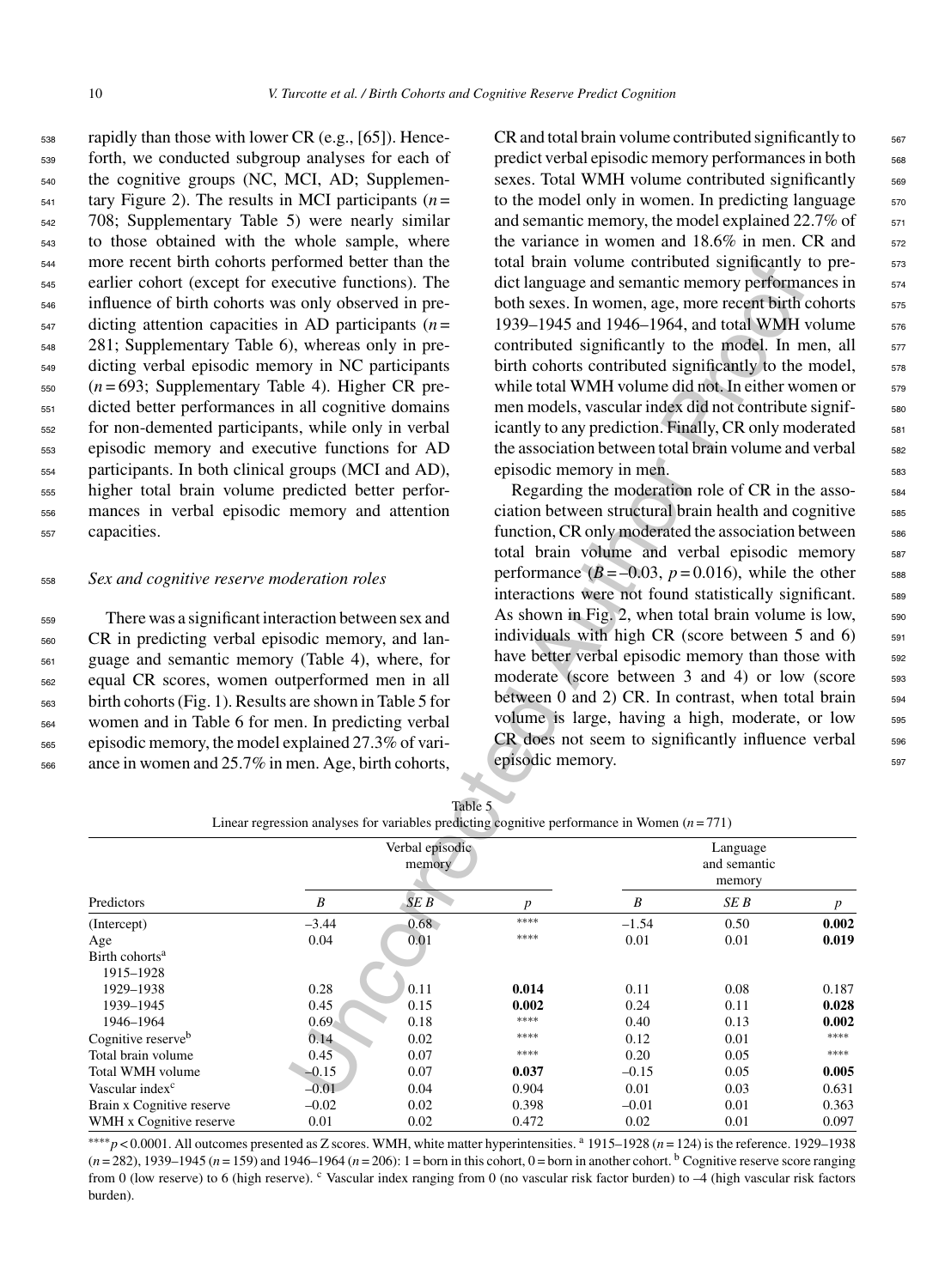|                                |         | Verbal episodic<br>memory |                  | Language<br>and semantic<br>memory |      |       |  |
|--------------------------------|---------|---------------------------|------------------|------------------------------------|------|-------|--|
| Predictors                     | B       | SE B                      | $\boldsymbol{p}$ | B                                  | SE B | p     |  |
| (Intercept)                    | $-3.17$ | 0.58                      | ****             | $-1.08$                            | 0.51 | 0.035 |  |
| Age                            | 0.03    | 0.01                      | ****             | 0.01                               | 0.01 | 0.439 |  |
| Birth cohorts <sup>a</sup>     |         |                           |                  |                                    |      |       |  |
| 1915-1928                      |         |                           |                  |                                    |      |       |  |
| 1929-1938                      | 0.19    | 0.09                      | 0.030            | 0.20                               | 0.08 | 0.007 |  |
| 1939-1945                      | 0.47    | 0.12                      | ****             | 0.37                               | 0.10 | ****  |  |
| 1946-1964                      | 0.57    | 0.15                      | ****             | 0.55                               | 0.13 | ****  |  |
| Cognitive reserve <sup>b</sup> | 0.14    | 0.02                      | ****             | 0.10                               | 0.01 | ****  |  |
| Total brain volume             | 0.37    | 0.07                      | ****             | 0.18                               | 0.06 | 0.003 |  |
| Total WMH volume               | $-0.05$ | 0.06                      | 0.394            | $-0.04$                            | 0.05 | 0.424 |  |
| Vascular index <sup>c</sup>    | $-0.04$ | 0.03                      | 0.224            | $-0.04$                            | 0.03 | 0.144 |  |
| Brain x Cognitive reserve      | $-0.03$ | 0.02                      | 0.041            | $-0.01$                            | 0.01 | 0.317 |  |
| WMH x Cognitive reserve        | $-0.03$ | 0.02                      | 0.058            | 0.00                               | 0.01 | 0.894 |  |

Table 6 Linear regression analyses for variables predicting cognitive performance in Men (*n* = 857)

∗∗∗∗*p* < 0.0001. All outcomes presented as Z scores. WMH, white matter hyperintensities. <sup>a</sup> 1915–1928 (*n* = 214) is the reference. 1929–1938  $(n=346)$ , 1939–1945  $(n=161)$  and 1946–1964  $(n=136)$ : 1 = born in this cohort, 0 = born in another cohort. **b** Cognitive reserve score ranging from 0 (low reserve) to 6 (high reserve). C Vascular index ranging from 0 (no vascular risk factor burden) to -4 (high vascular risk factors burden).

## <sup>598</sup> **DISCUSSION**

 In this study, we investigated the differences in cog- nitive performances in 1628 participants aged 55 to 90 years at baseline across birth cohorts defined by major historical events—those born between 1915 and 1928 (reference group; World War I, Spanish influenza pandemic and pre-Great Depression), 1929 and 1938 (Great Depression), 1939 and 1945 (World War II), and 1946 and 1964 (post-World War II and Baby boom). The specific contributions of CR, birth cohorts, age, structural brain health and vascular risk factors burden were examined, as well as the poten- tial moderator role of CR in the association between brain structure and cognitive performance. In line with our hypotheses, results revealed that more recent birth cohorts, higher CR and healthier brain structures predicted better performance in verbal episodic mem- ory, language and semantic memory, and attention capacities, whereas better performance in executive <sup>617</sup> functions was predicted by a higher CR and a larger total brain volume. Indeed, greater CR (i.e., higher education, higher complexity of occupational attain- ment, higher verbal IQ) predicted significantly better performance in all cognitive domains, with up to 0.18 SD per unit of CR (total of 6) added to cog- nitive performance z-score. CR was the third most important predictor for verbal episodic memory and language and semantic memory, and the most impor-tant for executive functions, whereas it was the fifth

Uncorrected Author Proof for attention capacities. As for birth cohorts, the more  $\qquad 627$ recent they were, the better the cognitive performance. Cohort born between 1929 and 1938, between 629 1939 and 1945, and between 1946 and 1964 had 630 cognitive performance that was respectively  $0.24$  631 SD,  $0.46$  SD, and  $0.62$  SD higher than the earliest 632 cohort (1915–1928). The most recent birth cohort  $633$  $(1946–1964)$  followed by the birth cohort 1939–1945  $634$ were the most important predictors of performance in 635 all cognitive domains, except for executive functions. 636 Interactions between sex and CR were observed in 637 verbal episodic memory, and language and semantic 638 memory, with women outperforming men in all birth 639 cohorts at equal CR. As expected, we found that, in  $640$ participants with lower brain volumes, a high CR predicted better performance in verbal episodic memory 642 than moderate or low CR; the magnitude of CR did $_{643}$ not matter when total brain volume was larger.

The identification of birth cohort effects (char- 645 acteristics restricted to a group of individuals born <sup>646</sup> at the same time), which should be investigated by  $647$ distinguishing them from age effects (characteristics 648 associated with aging regardless of date of birth) and 649 period effects (characteristics associated with living 650 during a specific historical period, perhaps related 651 to an exposure that occurred only during that time) 652 [34, 66], could shed light on cohort-specific factors 653 contributing to the interindividual variability reported  $654$ in cognitive performance and decline  $[21, 31]$ . The  $\qquad 655$ birth cohort into which the individual was born rep- 656 resents the influence of the sociocultural environment 657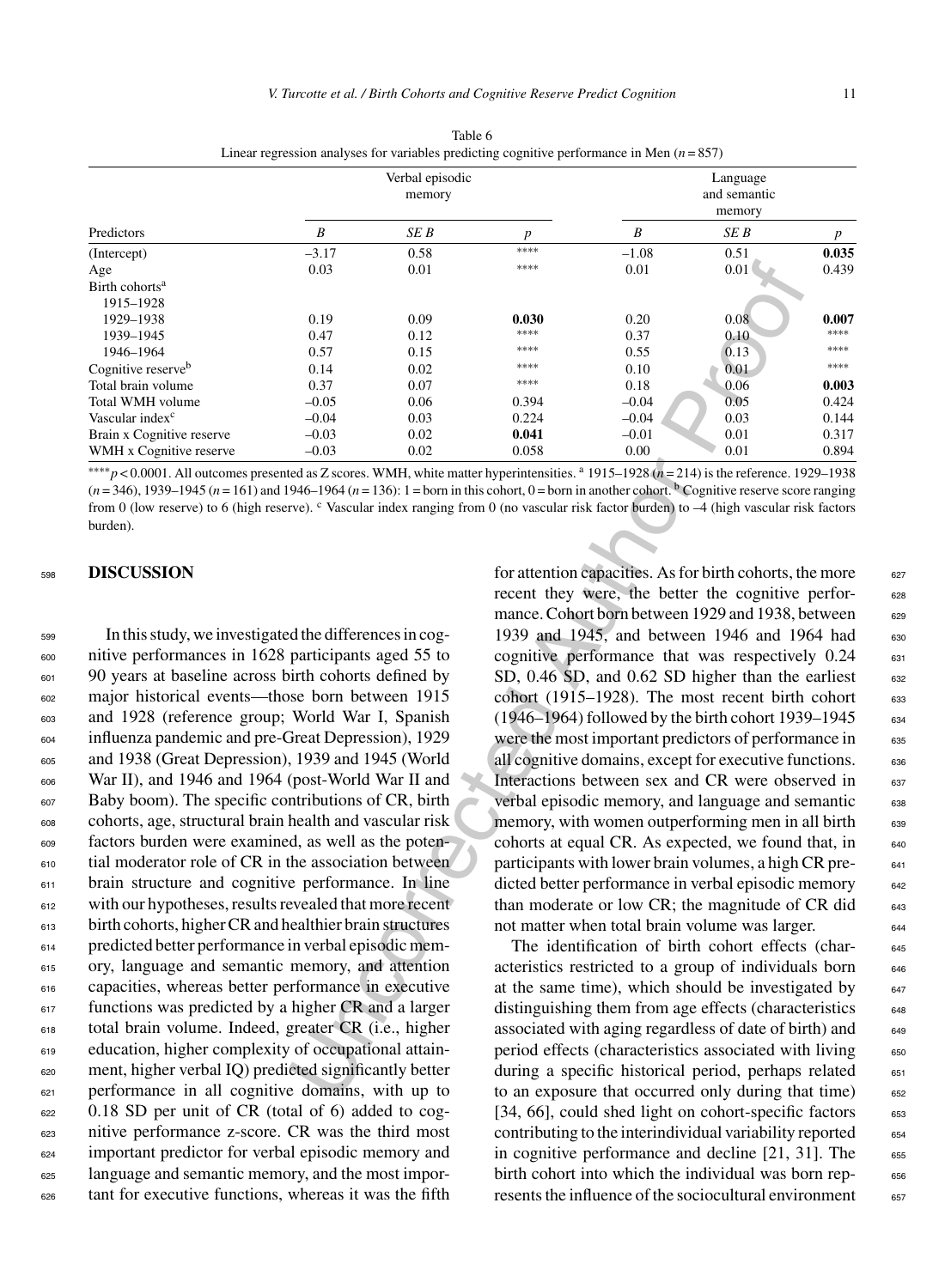



Fig. 2. Prediction of cognitive performance scores by brain measures across cognitive reserve's score. 95% confidence intervals are shown as shaded areas around the regression lines. WMH, white matter hyperintensities.

 on childhood development. Subsequent years of life (i.e., adolescence, adulthood) may belong to this same cohort as well as to subsequent cohorts. This must be taken into account when interpreting the results of studies of birth cohort differences. Fur- thermore, historical cohorts or generational improve- ments in cognitive performance do not outweigh the negative influences of aging-related factors. Instead, cohort differences may be seen as a proxy for mod- 666 erating variables  $[27]$  that best influence cognitive  $667$ performance in later life, such as CR. Hence, having 668 birth cohorts and CR associated with cognitive per- 669 formance is consistent with the CR hypothesis  $[11]$ ,  $670$ which suggests that other factors may contribute to  $671$ explaining the gap between the pathology and cogni- 672 tive functioning.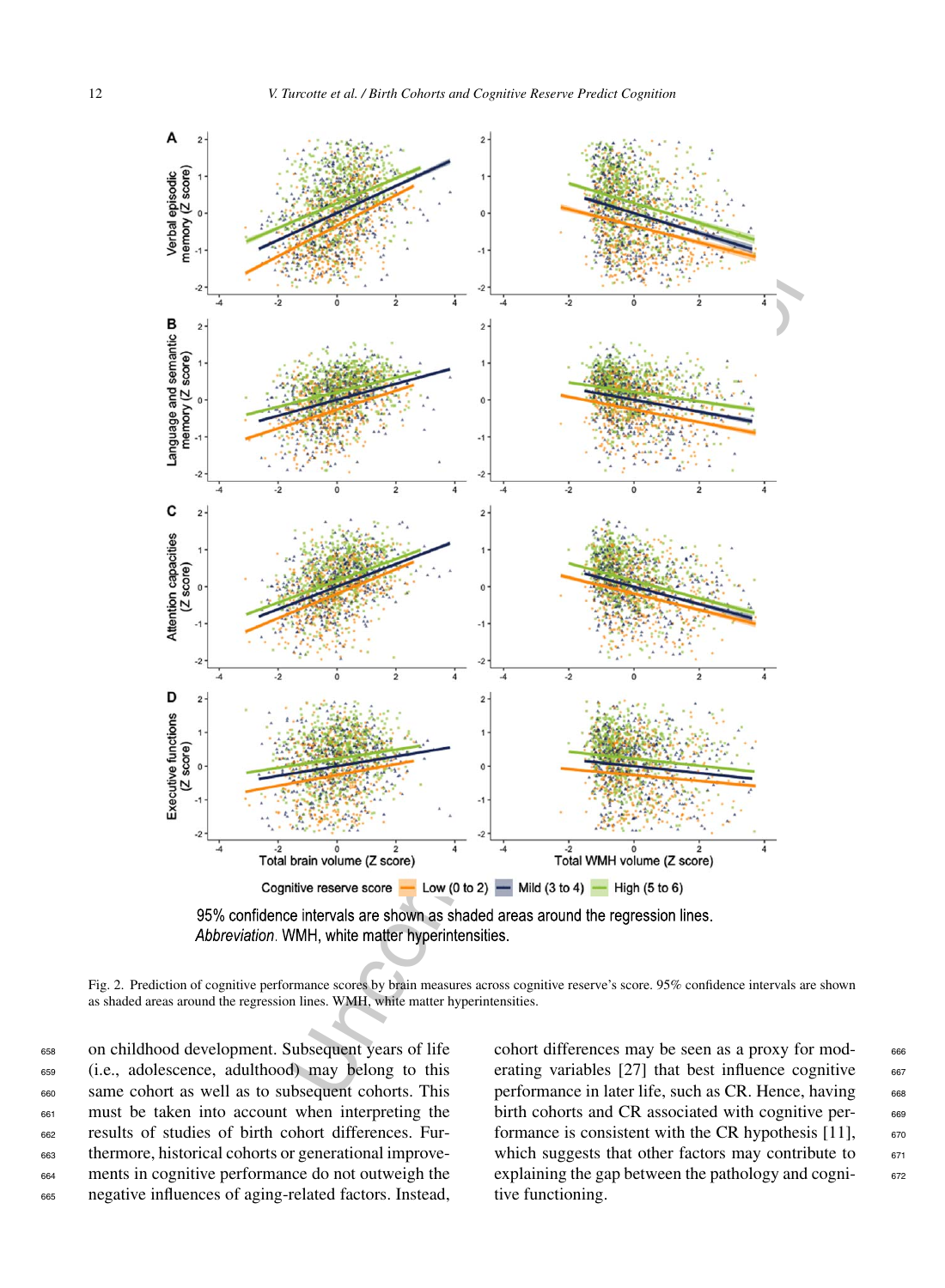# <sup>673</sup> *Domain-specific differences between birth* <sup>674</sup> *cohorts in cognitive performance*

 Our results corroborate past findings showing domain-specific differences between birth cohorts in older individuals' cognitive performance (e.g., verbal episodic memory [34, 35]; language and semantic memory [27, 29, 33, 35]; attention capacities [29, 30, 32, 33]), but were also inconsistent with previous studies (e.g., verbal episodic memory [32]; attention capacities [26]; executive functions [27, 30, 33]). In these latter studies, design and heterogeneity of measurements may have led to discrepancies with our findings. Thus, cohort differences in attention capacities performance found in the present study were previously observed using tests of processing speed (e.g., Digit Symbol, TMT Part A) [29, 30, 32, 33], but were not present while using a combination of two tests (i.e., Digit Symbol and Figure iden- tification), without adjustment for education [26]. Also, in disagreement with our finding, past studies reported that later-born cohorts outperformed earlier- born cohorts in executive functions, but these studies mainly assessed this cognitive domain with a phone- mic verbal fluency test [27, 30, 33]. Although one of the latter studies [33] assessed executive func- tions with a second measure similar to ours (i.e., TMT Part B), a significant birth cohort influence was still found. Regarding verbal episodic memory per- formance, Brailean et al. [32] found opposite results to ours in participants aged 65 to 75, with the earlier born cohort (1920 to 1930) performing better than a later born cohort (1931–1941) in immediate recall (no differences in delayed recall) on the Dutch ver- sion of the Rey Auditory Verbal Learning Test, after adjusting for education. Many factors may explain this discrepancy such as a memory test with more familiar words for the earlier born cohort [32], dif- ference in the administration of the test between the two birth cohorts (1995 versus 2005) and changes in the Dutch education system from rote learning for earlier-born cohort to discovery and active learning for later-born cohorts [67].

# <sup>715</sup> *Cognitive reserve as a moderator in structural* <sup>716</sup> *brain health and cognitive performance* <sup>717</sup> *association*

 In our study, CR acted as a moderator in the association between total brain volume and ver- bal episodic memory performance. This result is coherent with the CR hypothesis [10, 11] and results of past studies (e.g., [68]), where individuals with higher CR cope with and tolerate more 723 age-related brain changes/pathologies and maintain  $\frac{724}{124}$ better cognitive performance than those with lower  $\frac{725}{256}$  $CR.$  Hence, a higher  $CR$  may no longer facilitate cog- $\frac{726}{126}$ nitive performance when dementia-related neuropathology exceeds a certain critical threshold [69],  $\frac{728}{6}$ albeit at a higher level than in individuals with  $\frac{728}{2}$ lower/moderate CR. In individuals with larger brain  $\frac{730}{7}$ volume, CR may not be as necessary to support cog-<br> $^{731}$ nitive performance since they are likely to show lower  $\frac{732}{2}$ level of dementia-related neuropathology compared 733 to those with more pronounced atrophy.  $\frac{734}{2}$ 

# *Sex and gender impacts on cognitive reserve and*  $735$ *performance* 736

Imagua and semantic<br>
increase the reaction constricts [29, and<br>beit at a higher level than in individual investigation consistent with previous lowe/moderate CR. In individual self<br>
memory [32], attention volume, CR may n Our results are similar to those of Bloomberg et al.  $\frac{737}{2}$ [35] who report that women in all birth cohorts  $(1930 - 738)$ to 1938, 1939–1945, 1946–1955) outperformed men zss in verbal episodic memory (i.e., immediate recall of  $\frac{740}{740}$ a word list) and language and semantic memory (i.e.,  $\frac{741}{2}$ semantic verbal fluency – animal). This finding is  $_{742}$ coherent with those of a recent meta-analysis show- <sup>743</sup> ing an advantage for women on more verbal task in  $_{744}$ episodic memory [70]. However, previous studies of  $_{745}$ sex differences in semantic verbal fluency performance have yielded conflicting results, with some 747 showing an advantage for men  $[71]$  or women  $[72]$ .  $\frac{748}{9}$ This may be partly explained by the nature of spe-  $\frac{749}{2}$ cific semantic categories used in the verbal fluency  $\frac{750}{750}$ test [72]. Furthermore, our results are in line with  $751$ the recent finding showing that the Flynn effect (i.e.,  $\frac{752}{60}$ the observed rise over time in standardized intelli-<br>  $753$ gence test scores) is larger for women than for men  $\frac{754}{754}$ [73], suggesting that women benefit more than men  $755$ from improved living conditions [70]. Indeed, significant changes in gender roles have marked the  $\frac{757}{257}$ last century, including increasing women's access 758 to education and participation in the labor market  $\frac{759}{759}$ [74]. In our sample, we showed that women who  $760$ were born more recently had greater CR and held  $_{761}$ more complex jobs than their earlier-born counterparts, revealing gender improvements throughout  $\frac{763}{63}$ the century. Regarding the increase in occupational  $764$ complexity, women born during the earliest cohort  $\frac{765}{656}$ (1915 to 1928) likely entered the labor force dur- <sup>766</sup> ing the Great Depression (1929–1938), during which  $\frac{767}{767}$ the highest unemployment rates were reached in the  $\frac{768}{660}$ United States, while women born during the Great  $\frac{768}{769}$ Depression likely entered the labor force during  $770$ World War II (1939–1945), a pivotal period during  $\frac{7}{71}$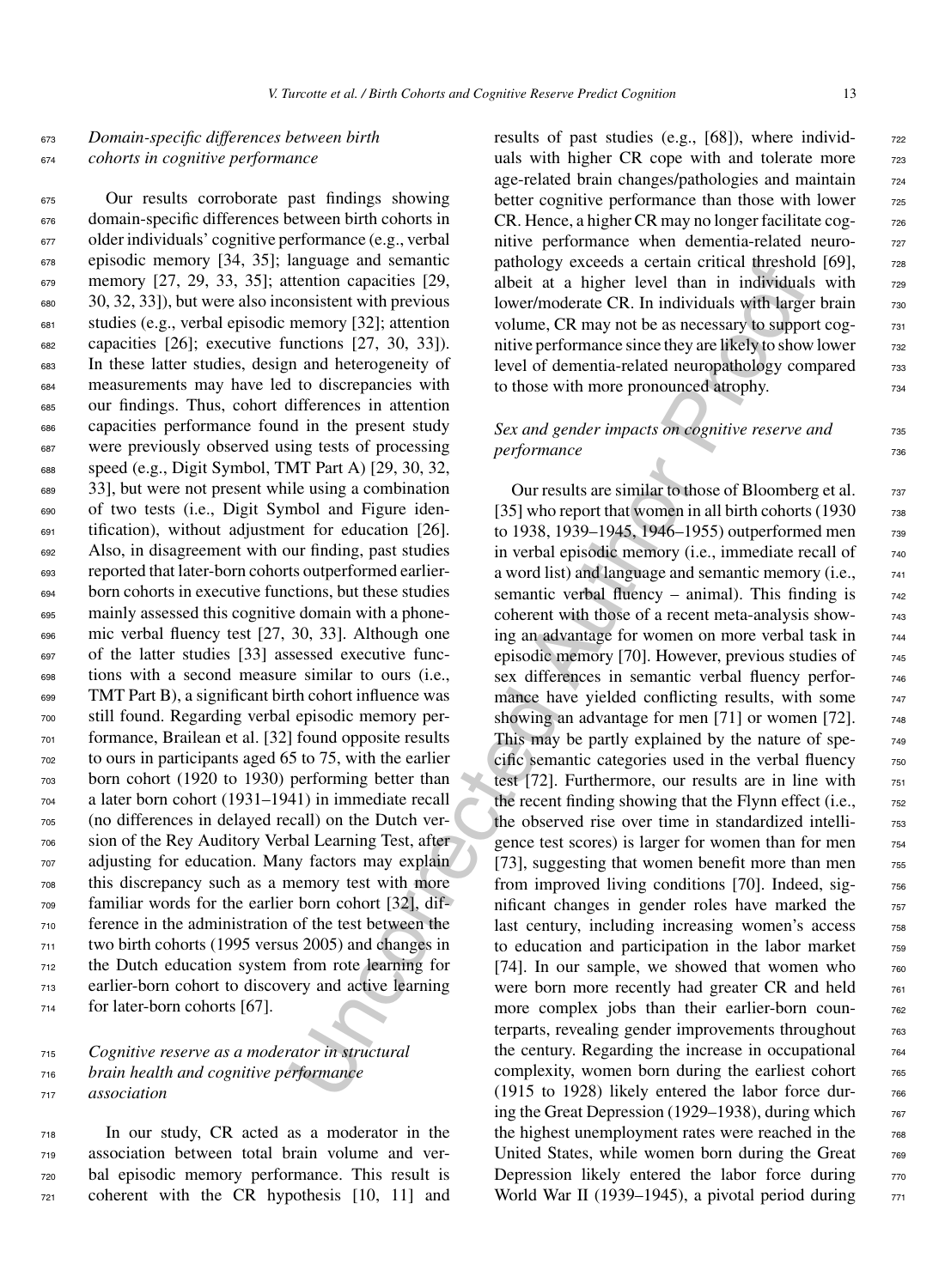which women began to work in clerical jobs pre- viously held by men in order to free them up to go to war. Women were employed in the United States historically, but married working women were mostly uneducated and worked in low-complexity jobs prior to the 1940s. They occupied the role of secondary workers in the family and their useful- ness in the labor market faded when family incomes increased sufficiently [74]. Furthermore, regardless of sex or gender, a growing number of studies have shown that more challenging work environments, suggesting more complex occupations, are related to higher levels of cognitive functioning [75, 76]. Work environments that have complex demands and allow workers to exercise greater control and responsibility in decision-making are thought to promote cogni- tive functioning in adults [77]. Moreover, data from the Seattle Longitudinal Study suggest that later-born cohorts report exercising more control and innovation in their daily work lives [78].

## <sup>792</sup> *Historical changes, cognitive reserve, and health*

 Over the past century and even more so during the first half of the 20th century, major historical events such as World Wars, pandemic and economic crisis, have caused our societies to evolve towards sociocultural changes that have influenced individual development [79]. Drastic changes are usually related to war and historical events, resulting in extremely unfavorable living conditions, interruption of educa- tion, and lack of health and social care in the early life. From 1910 to 1940, secondary schooling and graduation rates increased substantially in most of the United States, with the median years of school attained by the adult population, 25 years old and over, increasing from 8.1 to 8.6 years, and reaching 12.3 years during the 1940s and 1950s [80]. This rise in educational attainment may have enabled higher levels of complexity in occupational attainment [81] and promoted higher intellectual capacities [23]. Our 811 results are coherent with these secular trends where proxies of CR improved across birth cohorts, with more recent-born participants having more educa- tion, more complex jobs, and higher verbal IQ at 815 older ages, and thus higher CR, compared to their earlier-born counterparts. Previous studies showed 817 similar increase of education level with successive 818 birth cohorts (e.g., [30, 33, 82, 83]). Secular trends in 819 proxies of CR can be considered as potential reasons 820 for the improvement in cognitive performance across 821 generations [34], which could offer the later-born

participants an initial advantage in cognitive perfor-<br>s<sub>22</sub> mance  $[32]$ .

umuly and there useful treative track tases of notential<br>that the measure and when family incomes<br>
we hive terms in vascular axponential explanations for the<br>number of studies able rends in congitive performances and dete Likewise, increased accessibility to health care and 824 advances in public health interventions (e.g., vaccinations) has contributed to reduced disease burden and 826 improved living conditions  $[79]$ . Therefore, secular  $827$ trends in vascular risk factors for dementia can also 828 be investigated as potential explanations for the favorable trends in cognitive performances and dementia ssc incidence  $[20, 21]$ . Based on data from five consec-  $831$ utive cross-sectional national surveys  $(1960 \text{ to } 1998)$  832 among the United States population aged 20 to 74 ass years, the prevalence of hypertension and smoking  $834$ has declined [84], and the prevalence of type 2 diabetes  $[85]$ , hypercholesterolemia  $[84]$ , and obesity  $836$ [86] has increased. Coherent with this secular trend,  $837$ we observed a significant decrease in rates of hyper-<br>sample. tension diagnosis, and an increase rate of obesity. 839 Although not statistically significant, a downward  $_{840}$ trend in type 2 diabetes and smoking was observed  $841$ across successive birth cohorts. Regarding the vascular index, the latter did not contribute significantly  $_{843}$ to any predictive model. Related to this reduction in 844 vascular risk factor burden, we observed an improve-<br>845 ment of structural brain health across birth cohorts, 846 indicated by an increase of total brain volume and a  $_{847}$ decreased of total WMH volume. Although age could  $_{848}$ partly explain our result, a Rotterdam study reported asset a similar improvement in brain health in individuals 850 aged 60 to 90 years—as indicated by larger brain vol-<br>851 ume, less brain atrophy and less cerebral small vessel 852 disease—in the most recent cohort [87].

## **Strengths and limitations** 854

One of the strengths of this study is the used of the 855 ADNI data. This allows us to compare older adults 856 aged 55 to 90 years, born up to 49 years apart, on  $857$ the same cognitive tests and to study in more detail 858 the structural brain health and vascular risk factors' 859 burden. The birth cohorts were formed on the basis of 860 major historical events that marked the past century  $861$ and thus provide a better insight into the differences  $\frac{862}{862}$ obtained. Furthermore, we considered multiple proxies of CR, allowing a more adequate estimation of  $864$  $CR.$  Limitations of this study include those related  $865$ to the ADNI data. As such, assessment of sex is not 866 exhaustive, as it is only observed (male or female), 867 and gender was not evaluated. As the ADNI data is  $868$ known for its educated and predominantly white participants; people who are socially disadvantaged are  $870$ less likely to take part in such research  $[20]$ , which  $871$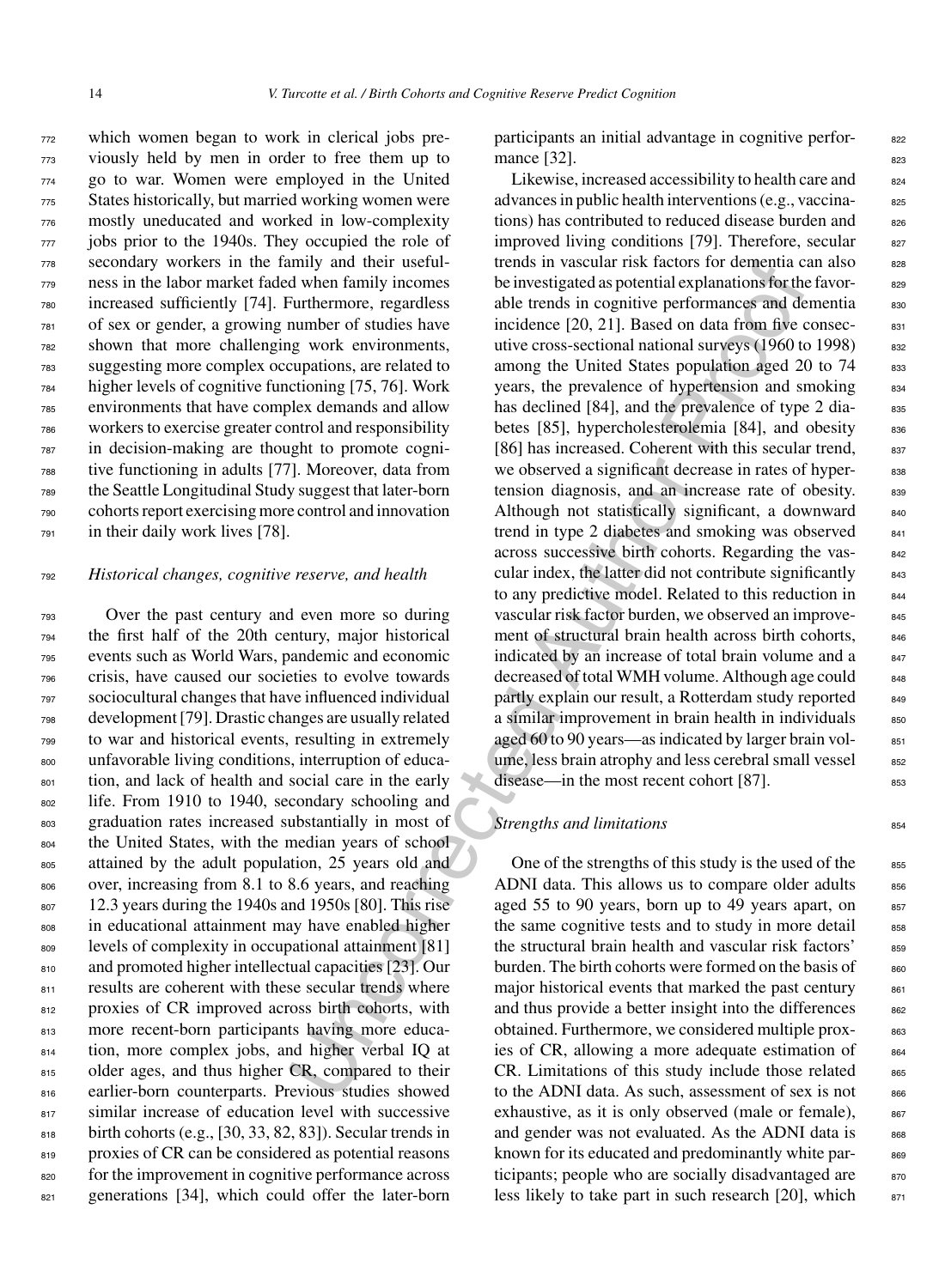872 could limit the generalizability of our results. Further <sup>873</sup> studies should clarify whether our results can be repli-<sup>874</sup> cated with lower socioeconomic individuals. Because 875 of the selection bias of highly educated participants, 876 we further acknowledge that the somewhat restricted 877 variability of the education level might not enable us 878 to fully capture its statistical independent contribu-879 tion. Also, birth cohort differences may be related to a <sup>880</sup> selective survival bias with earlier born cohorts more 881 likely to represent a more selected group of individu-<sup>882</sup> als. Likewise, our later born cohorts are younger than 883 their earlier counterparts, which may have influenced <sup>884</sup> the results.

# <sup>885</sup> **CONCLUSIONS**

 To conclude, our study provides additional find- ings to the growing evidence of cohort differences in levels of cognitive performance favoring more recent birth cohorts and suggests that this association may 890 be explained by the sociocultural improvements in 891 proxies of CR. Our results revealed that later-born participants were more educated, held more complex jobs, and had higher verbal IQs than their earlier-894 born counterparts, which may have provided them an initial advantage in cognitive performance. The 896 observations of larger birth cohort effects remain important for researchers and clinicians who use cog- nitive measures to assess cognitive functioning in 899 older adults. Standardization of cognitive batteries, interpretation of test scores, establishment of cut-901 off scores, and decision-making based on cognitive assessments need to be done in the context of secular changes, that is cohort and generations effects [29].

## <sup>904</sup> **ACKNOWLEDGMENTS**

 VT received a Doctoral Award in Biomedical 906 Stream from the Alzheimer Society of Canada Res- earch Program (#20-09). OP is supported by a grant from the Canadian Institutes of Health Research (#IC119923). The authors thank Kathia Couture and Elliot Gagner for the ISCO-08 codification and David 911 Predovan, PhD, for comments that improved the manuscript.

 The authors gratefully acknowledge the partici- pants and staff of the Alzheimer's Disease Neu- roimaging Initiative (ADNI). Collection and sharing of data for this project was funded by ADNI (National Institutes of Health Grant U01 AG024904) and DOD ADNI (Department of Defense award number

Independent control<br>
inc., Cogstate, Elisai Inc., Elisan Pharmacettica<br>
Inc., Cogstate, Elisai Inc., Elisan Pharmacettica<br>
Inc., Cogstate, Elisai Inc., Elisan Pharmacettica<br>
rection contors nove Eli Lilly and Company, Eur  $W81XWH-12-20012$ ). ADNI is funded by the Nat- $918$ ional Institute on Aging, the National Institute of Bio-<br>920 medical Imaging and Bioengineering, and through 921 generous contributions from the following: AbbVie, 922 Alzheimer's Association; Alzheimer's Drug Discov-<br>923 ery Foundation; Araclon Biotech; BioClinica, Inc.; 924 Biogen; Bristol-Myers Squibb Company; CereSpir, 925 Inc.; Cogstate; Eisai Inc.; Elan Pharmaceuticals, Inc.; 926 Eli Lilly and Company; EuroImmun; F. Hoffmann- 927 La Roche Ltd and its affiliated company Genentech, 928 Inc.; Fujirebio; GE Healthcare; IXICO Ltd.; Janssen 929 Alzheimer Immunotherapy Research & Develop-<br>930 ment, LLC.; Johnson & Johnson Pharmaceutical 931 Research & Development LLC.; Lumosity; Lund-<br>932 beck; Merck & Co., Inc.; Meso Scale Diagnostics, 933 LLC.: NeuroRx Research: Neurotrack Technolo-<br>934 gies; Novartis Pharmaceuticals Corporation; Pfizer 935 Inc.; Piramal Imaging; Servier; Takeda Pharmaceu-<br>936 tical Company; and Transition Therapeutics. The 937 Canadian Institutes of Health Research is provid-<br>938 ing funds to support ADNI clinical sites in Canada. 939 Private sector contributions are facilitated by the 940 Foundation for the National Institutes of Health 941  $(\text{http://www.fnih.org})$ . The grantee organization is the  $_{942}$ Northern California Institute for Research and Educa-<br>943 tion, and the study is coordinated by the Alzheimer's 944 Therapeutic Research Institute at the University of 945 Southern California. ADNI data are disseminated by 946 the Laboratory for Neuro Imaging at the University 947 of Southern California.

Authors' disclosures available online [\(https://](https://www.j-alz.com/manuscript-disclosures/21-5044r1) 949 www.j-alz.com/manuscript-disclosures/21-5044r1). 950

# **SUPPLEMENTARY MATERIAL** 951

The supplementary material is available in the 952 electronic version of this article: [http://dx.doi.org/](http://dx.doi.org/10.3233/JAD-215044) 953 10.3233/JAD-215044. 954

# **REFERENCES** <sup>955</sup>

- [1] Raz N (2000) Aging of the brain and its impact on cognitive 956 performance: Integration of structural and functional find-<br>957 ings. In *The handbook of aging and cognition*, Craik FIM, <sup>958</sup> Salthouse TA, eds. Lawrence Erlbaum Associates Publish-<br>959 ers, Mahwah, NJ, US, pp. 1-90. 960
- [2] Debette S, Markus HS (2010) The clinical importance of 961 white matter hyperintensities on brain magnetic resonance 962 imaging: Systematic review and meta-analysis. *BMJ* **341**, <sup>963</sup>  $c3666.$  964
- [3] McKhann GM, Knopman DS, Chertkow H, Hyman BT, 965 Jack CR, Jr., Kawas CH, Klunk WE, Koroshetz WJ, Manly 966 JJ, Mayeux R, Mohs RC, Morris JC, Rossor MN, Schel- <sup>967</sup> tens P, Carrillo MC, Thies B, Weintraub S, Phelps CH <sup>968</sup>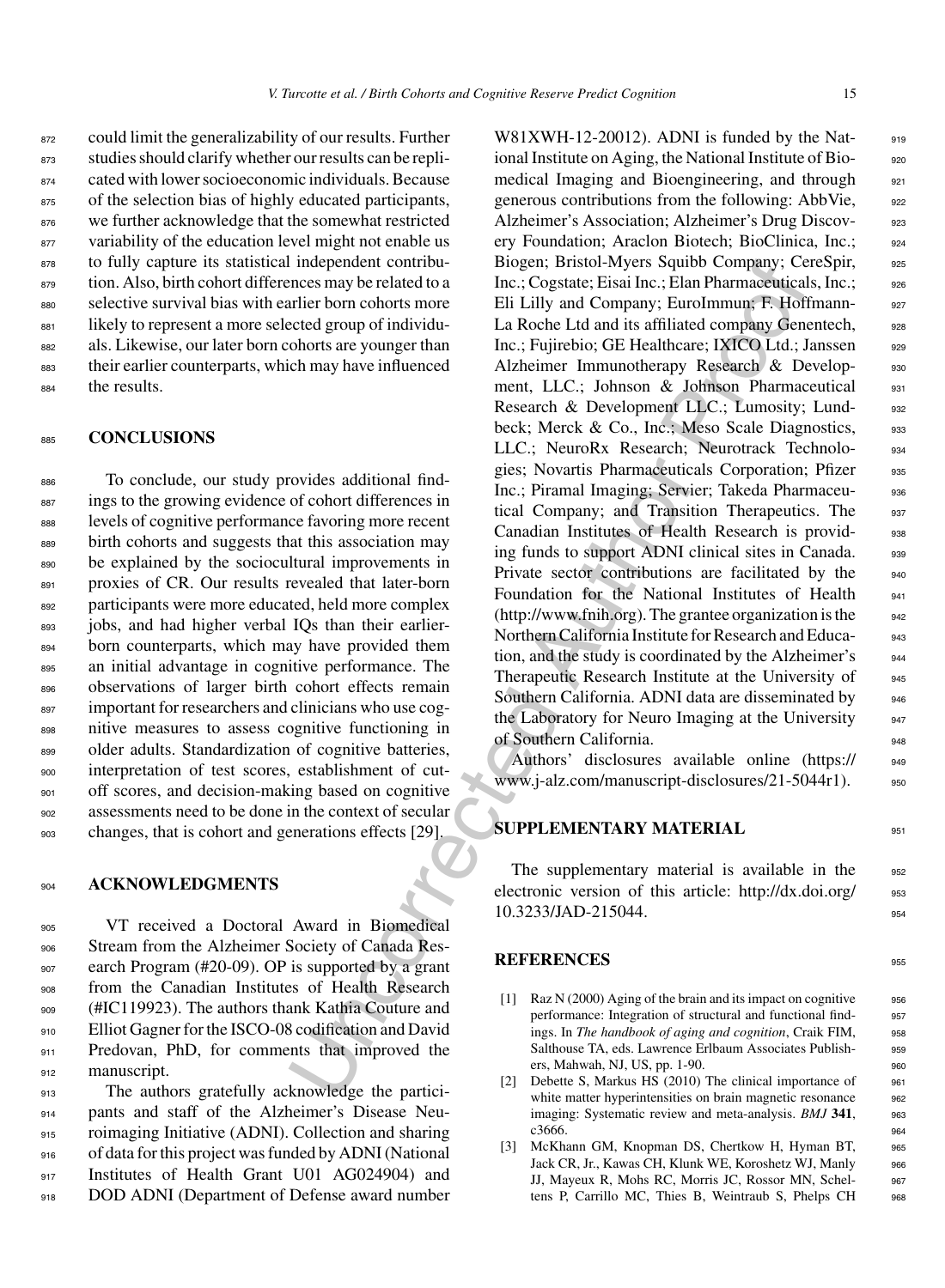(2011) The diagnosis of dementia due to Alzheimer's dis- ease: Recommendations from the National Institute on Aging-Alzheimer's Association workgroups on diagnostic guidelines for Alzheimer's disease. *Alzheimers Dement* **7**, <sup>973</sup> 263-269.

- <sup>974</sup> [4] Livingston G, Huntley J, Sommerlad A, Ames D, Ballard C, <sup>975</sup> Banerjee S, Brayne C, Burns A, Cohen-Mansfield J, Cooper <sup>976</sup> C, Costafreda SG, Dias A, Fox N, Gitlin LN, Howard R, <sup>977</sup> Kales HC, Kivimaki M, Larson EB, Ogunniyi A, Orgeta V, <sup>978</sup> Ritchie K, Rockwood K, Sampson EL, Samus Q, Schneider <sup>979</sup> LS, Selbaek G, Teri L, Mukadam N (2020) Dementia pre-<sup>980</sup> vention, intervention, and care: 2020 report of the Lancet <sup>981</sup> Commission. *Lancet* **396**, 413-446.
- <sup>982</sup> [5] Good CD, Johnsrude IS, Ashburner J, Henson RN, Friston <sup>983</sup> KJ, Frackowiak RS (2001) A voxel-based morphometric <sup>984</sup> study of ageing in 465 normal adult human brains. *Neu-*<sup>985</sup> *roimage* **14**, 21-36.
- <sup>986</sup> [6] Chatterjee S, Peters SA, Woodward M, Mejia Arango S, <sup>987</sup> Batty GD, Beckett N, Beiser A, Borenstein AR, Crane PK, <sup>988</sup> Haan M, Hassing LB, Hayden KM, Kiyohara Y, Larson EB, <sup>989</sup> Li CY, Ninomiya T, Ohara T, Peters R, Russ TC, Seshadri <sup>990</sup> S, Strand BH, Walker R, Xu W, Huxley RR (2016) Type 2 <sup>991</sup> diabetes as a risk factor for dementia in women compared <sup>992</sup> with men: A pooled analysis of 2.3 million people compris-<sup>993</sup> ing more than 100,000 cases of dementia. *Diabetes Care* <sup>994</sup> **39**, 300-307.
- <sup>995</sup> [7] McGrath ER, Beiser AS, DeCarli C, Plourde KL, Vasan <sup>996</sup> RS, Greenberg SM, Seshadri S (2017) Blood pressure from <sup>997</sup> mid- to late life and risk of incident dementia. *Neurology* <sup>998</sup> **89**, 2447-2454.
- <sup>999</sup> [8] Albanese E, Launer LJ, Egger M, Prince MJ, Giannakopou-<sup>1000</sup> los P, Wolters FJ, Egan K (2017) Body mass index in midlife <sup>1001</sup> and dementia: Systematic review and meta-regression anal-<sup>1002</sup> ysis of 589,649 men and women followed in longitudinal <sup>1003</sup> studies. *Alzheimers Dement (Amst)* **8**, 165-178.
- <sup>1004</sup> [9] Choi D, Choi S, Park SM (2018) Effect of smoking cessa-<sup>1005</sup> tion on the risk of dementia: A longitudinal study. *Ann Clin* <sup>1006</sup> *Transl Neurol* **5**, 1192-1199.
- <sup>1007</sup> [10] Cabeza R, Albert M, Belleville S, Craik FIM, Duarte A, <sup>1008</sup> Grady CL, Lindenberger U, Nyberg L, Park DC, Reuter-<sup>1009</sup> Lorenz PA, Rugg MD, Steffener J, Rajah MN (2018) <sup>1010</sup> Maintenance, reserve and compensation: The cognitive neu-<sup>1011</sup> roscience of healthy ageing. *Nat Rev Neurosci* **19**, 701-710.
- <sup>1012</sup> [11] Stern Y, Arenaza-Urquijo EM, Bartres-Faz D, Belleville S, <sup>1013</sup> Cantilon M, Chetelat G, Ewers M, Franzmeier N, Kemper-<sup>1014</sup> mann G, Kremen WS, Okonkwo O, Scarmeas N, Soldan A, <sup>1015</sup> Udeh-Momoh C, Valenzuela M, Vemuri P, Vuoksimaa E, the <sup>1016</sup> Reserve, Resilience and Protective Factors PIA Empirical <sup>1017</sup> Definitions and Conceptual Frameworks Workgroup (2020) <sup>1018</sup> Whitepaper: Defining and investigating cognitive reserve, <sup>1019</sup> brain reserve, and brain maintenance. *Alzheimers Dement* <sup>1020</sup> **16**, 1305-1311.
- <sup>1021</sup> [12] Arenaza-Urquijo EM,Vemuri P (2020) Improving the resis-<sup>1022</sup> tance and resilience framework for aging and dementia <sup>1023</sup> studies. *Alzheimers Res Ther* **12**, 41-45.
- <sup>1024</sup> [13] Arenaza-Urquijo EM,Vemuri P (2018) Resistance vs <sup>1025</sup> resilience to Alzheimer disease: Clarifying terminology for <sup>1026</sup> preclinical studies. *Neurology* **90**, 695-703.
- <sup>1027</sup> [14] Valenzuela MJ,Sachdev P (2006) Brain reserve and demen-<sup>1028</sup> tia: A systematic review. *Psychol Med* **36**, 441-454.
- <sup>1029</sup> [15] Lamballais S, Zijlmans JL, Vernooij MW, Ikram MK, Luik <sup>1030</sup> AI, Ikram MA (2020) The risk of dementia in relation to <sup>1031</sup> cognitive and brain reserve. *J Alzheimers Dis* **77**, 607-618.
- <sup>1032</sup> [16] Chen Y, Lv C, Li X, Zhang J, Chen K, Liu Z, Li H, Fan J, Qin <sup>1033</sup> T, Luo L, Zhang Z (2019) The positive impacts of early-life

education on cognition, leisure activity, and brain structure 1034 in healthy aging. *Aging (Albany NY)* **11**, 4923-4942. <sup>1035</sup>

- [17] Smart EL, Gow AJ, Deary IJ (2014) Occupational complexity and lifetime cognitive abilities. *Neurology* **83**, <sup>1037</sup> 2285-2291. <sup>1038</sup>
- [18] Karp A, Andel R, Parker MG, Wang HX, Winblad B, 1039 Fratiglioni L  $(2009)$  Mentally stimulating activities at work  $1040$ during midlife and dementia risk after age 75: Follow-up 1041 study from the Kungsholmen Project. *Am J Geriatr Psychi-* <sup>1042</sup> *atry* **17**, 227-236. 1043
- [19] Jefferson AL, Gibbons LE, Rentz DM, Carvalho JO, <sup>1044</sup> Manly J, Bennett DA, Jones RN (2011) A life course 1045 model of cognitive activities, socioeconomic status, edu- <sup>1046</sup> cation, reading ability, and cognition. *J Am Geriatr Soc* **59**, <sup>1047</sup> 1403-1411. <sup>1048</sup>
- In Elio Openinyi A. Organ V, The and the method in the Rougable and the Normiyi A. Organ V, A. Organ V, A. Organ V, A. Organ V, A. Organ V, A. Organ V, A. Organ V, A. Organ V, A. Organ V, A. Organ V, A. Organ V, A. Organ [20] Wu YT, Beiser AS, Breteler MMB, Fratiglioni L, Helmer 1049 C, Hendrie HC, Honda H, Ikram MA, Langa KM, Lobo A, 1050 Matthews FE, Ohara T, Peres K, Qiu C, Seshadri S, Sjolund 1051 BM, Skoog I, Brayne C (2017) The changing prevalence 1052 and incidence of dementia over time - current evidence. Nat 1053 *Rev Neurol* **13**, 327-339. 1054
	- [21] Skoog I (2016) Dementia: Dementia incidence the times, <sup>1055</sup> they are a-changing. *Nat Rev Neurol* **12**, 316-318. <sup>1056</sup>
	- [22] Singh-Manoux A, Kivimaki M, Glymour MM, Elbaz A, <sup>1057</sup> Berr C, Ebmeier KP, Ferrie JE, Dugravot A (2012) Tim- <sup>1058</sup> ing of onset of cognitive decline: Results from Whitehall II 1059 prospective cohort study. *BMJ* 344, d7622. 1060
	- [23] Schaie KW, Willis SL, Pennak S (2005) An historical frame- 1061 work for cohort differences in intelligence. Res Hum Dev 1062 **2**, 43-67. 1063
	- [24] Moceri V, Kukull W, Emanual I, Van Belle G, Starr J, Schel- <sup>1064</sup> lenberg G, McCormick WC, Bowen JD, Teri L, Larson E 1065  $(2001)$  Using census data and birth certificates to reconstruct 1066 the early-life socioeconomic environment and the relation 1067 to the development of Alzheimer's disease. *Epidemiology* <sup>1068</sup> **12**, 383-389. 1069. 1069. 1069. 1069. 1069. 1069. 1069. 1069. 1069. 1069. 1069. 1069. 1069. 1069. 1069. 1069. 1069. 1069. 1069. 1069. 1069. 1069. 1069. 1069. 1069. 1069. 1069. 1069. 1069. 1069. 1069. 1069. 1069. 1069. 106
	- [25] Salthouse TA (2019) Trajectories of normal cognitive aging. 1070 *Psychol Aging* **34**, 17-24. <sup>1071</sup>
	- [26] Finkel D, Reynolds CA, McArdle JJ, Pedersen NL (2007) 1072 Cohort differences in trajectories of cognitive aging. *J* 1073 *Gerontol B Psychol Sci Soc Sci* **62**, P286-294. <sup>1074</sup>
	- [27] Gerstorf D, Ram N, Hoppmann C, Willis S, Schaie KW <sup>1075</sup>  $(2011)$  Cohort differences in cognitive aging and terminal  $1076$ decline in the Seattle Longitudinal Study. *Dev Psychol* **47**, <sup>1077</sup> 1026-1041. <sup>1078</sup>
	- [28] Karlsson P, Thorvaldsson V, Skoog I, Gudmundsson P, <sup>1079</sup> Johansson B (2015) Birth cohort differences in fluid cogni- <sup>1080</sup> tion in old age: Comparisons of trends in levels and change 1081 trajectories over 30 years in three population-based samples. 1082 *Psychol Aging* **30**, 83-94. <sup>1083</sup>
	- [29] Thorvaldsson V, Karlsson P, Skoog J, Skoog I, Johansson B 1084 (2017) Better cognition in new birth cohorts of 70 year olds, 1085 but greater decline thereafter. *J Gerontol B Psychol Sci Soc* <sup>1086</sup> *Sci* **72**, 16-24. <sup>1087</sup>
	- [30] Munukka M, Koivunen K, von Bonsdorff M, Sipila S, 1088 Portegijs E, Ruoppila I, Rantanen T (2021) Birth cohort dif- 1089 ferences in cognitive performance in 75- and 80-year-olds: 1090 A comparison of two cohorts over 28 years. *Aging Clin Exp* <sup>1091</sup> *Res* **33**, 57-65. <sup>1092</sup>
	- [31] Wu YT, Fratiglioni L, Matthews FE, Lobo A, Breteler MM, 1093 Skoog I, Brayne C (2016) Dementia in western Europe: Epi- <sup>1094</sup> demiological evidence and implications for policy making. 1095 *Lancet Neurol* **15**, 116-124. <sup>1096</sup>
	- [32] Brailean A, Huisman M, Prince M, Prina AM, Deeg DJH, 1097 Comijs H  $(2018)$  Cohort differences in cognitive aging in  $1098$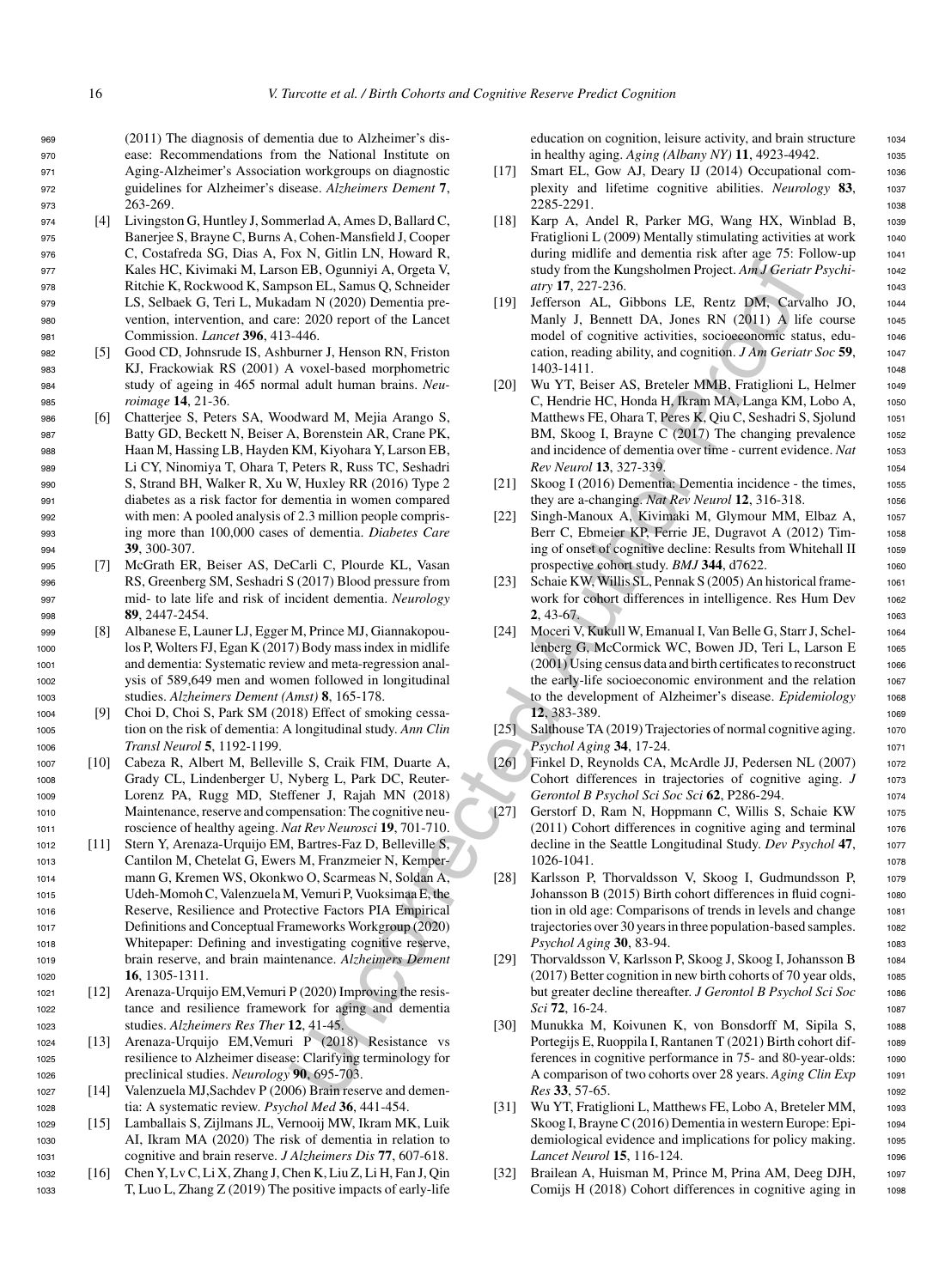<sup>1099</sup> the Longitudinal Aging Study Amsterdam. *J Gerontol B* <sup>1100</sup> *Psychol Sci Soc Sci* **73**, 1214-1223.

- <sup>1101</sup> [33] Dodge HH, Zhu J, Lee CW, Chang CC, Ganguli M (2014) <sup>1102</sup> Cohort effects in age-associated cognitive trajectories. *J* <sup>1103</sup> *Gerontol A Biol Sci Med Sci* **69**, 687-694.
- <sup>1104</sup> [34] Dodge HH, Zhu J, Hughes TF, Snitz BE, Chang CH, Jacob-<sup>1105</sup> sen EP, Ganguli M (2017) Cohort effects in verbal memory <sup>1106</sup> function and practice effects: A population-based study. *Int* <sup>1107</sup> *Psychogeriatr* **29**, 137-148.
- 1108 [35] Bloomberg M, Dugravot A, Dumurgier J, Kivimäki M, <sup>1109</sup> Fayosse A, Steptoe A, Britton A, Singh-Manoux A, Sabia <sup>1110</sup> S (2021) Sex differences and the role of education in cogni-<sup>1111</sup> tive ageing: Analysis of two UK-based prospective cohort <sup>1112</sup> studies. *Lancet Public Health* **6**, e106-e115.
- <sup>1113</sup> [36] Petersen RC, Smith GE, Waring SC, Ivnik RJ, Tangalos <sup>1114</sup> EG, Kokmen E (1999) Mild cognitive impairment: Clinical <sup>1115</sup> characterization and outcome. *Arch Neurol* **56**, 303-308.
- <sup>1116</sup> [37] McKhann G, Drachman D, Folstein M, Katzman R, Price D, <sup>1117</sup> Stadlan EM (1984) Clinical diagnosis of Alzheimer's dis-<sup>1118</sup> ease: Report of the NINCDS-ADRDA Work Group under <sup>1119</sup> the auspices of Department of Health and Human Services <sup>1120</sup> Task Force on Alzheimer's Disease.*Neurology* **34**, 939-944.
- <sup>1121</sup> [38] Nelson ME, Jester DJ, Petkus AJ, Andel R (2021) Cognitive <sup>1122</sup> reserve, Alzheimer's neuropathology, and risk of dementia: <sup>1123</sup> A systematic review and meta-analysis. *Neuropsychol Rev* <sup>1124</sup> **31**, 233-250.
- <sup>1125</sup> [39] Opdebeeck C, Martyr A, Clare L (2016) Cognitive reserve <sup>1126</sup> and cognitive function in healthy older people: A meta-<sup>1127</sup> analysis. *Neuropsychol Dev Cogn B Aging Neuropsychol* <sup>1128</sup> *Cogn* **23**, 40-60.
- <sup>1129</sup> [40] Meng X,D'Arcy C (2012) Education and dementia in the <sup>1130</sup> context of the cognitive reserve hypothesis: A systematic <sup>1131</sup> review with meta-analyses and qualitative analyses. *PLoS* <sup>1132</sup> *One* **7**, e38268.
- <sup>1133</sup> [41] Sharp ES,Gatz M (2011) Relationship between education <sup>1134</sup> and dementia: An updated systematic review. *Alzheimer Dis* <sup>1135</sup> *Assoc Disord* **25**, 289-304.
- <sup>1136</sup> [42] Grotz C, Seron X, Van Wissen M, Adam S (2017) How <sup>1137</sup> should proxies of cognitive reserve be evaluated in a popula-<sup>1138</sup> tion of healthy older adults? *Int Psychogeriatr* **29**, 123-136.
- 1139 [43] Andel R, Kåreholt I, Parker MG, Thorslund M, Gatz M <sup>1140</sup> (2007) Complexity of primary lifetime occupation and cog-<sup>1141</sup> nition in advanced old age. *J Aging Health* **19**, 397-415.
- <sup>1142</sup> [44] Andel R, Silverstein M, Kareholt I (2015) The role of midlife <sup>1143</sup> occupational complexity and leisure activity in late-life cog-<sup>1144</sup> nition. *J Gerontol B Psychol Sci Soc Sci* **70**, 314-321.
- <sup>1145</sup> [45] Tucker AM,Stern Y (2011) Cognitive reserve in aging. *Curr* <sup>1146</sup> *Alzheimer Res* **8**, 354-360.
- <sup>1147</sup> [46] International Labour and Office (2012) International <sup>1148</sup> Standard Classification of Occupations 2008 (ISCO-08): <sup>1149</sup> Structure, group definitions and correspondence tables, <sup>1150</sup> International Labour Organization, Geneva.
- <sup>1151</sup> [47] Landis JR, Koch GG (1977) The measurement of observer <sup>1152</sup> agreement for categorical data. *Biometrics* **33**, 159-174.
- <sup>1153</sup> [48] Nelson HE (1982)*National Adult Reading Test (NART): For* <sup>1154</sup> *the assessment of premorbid intelligence in patients with* <sup>1155</sup> *dementia: Test manual*, Windsor.
- <sup>1156</sup> [49] Grober E, Sliwinski M (1991) Development and validation <sup>1157</sup> of a model for estimating premorbid verbal intelligence in <sup>1158</sup> the elderly. *J Clin Exp Neuropsychol* **13**, 933-949.
- <sup>1159</sup> [50] Hunt E (2010) *Human intelligence*, Cambridge University <sup>1160</sup> Press, New York, NY.
- <sup>1161</sup> [51] Jack CR, Jr., Bernstein MA, Fox NC, Thompson P, Alexan-<sup>1162</sup> der G, Harvey D, Borowski B, Britson PJ, J LW, Ward <sup>1163</sup> C, Dale AM, Felmlee JP, Gunter JL, Hill DL, Killiany R,

Schuff N, Fox-Bosetti S, Lin C, Studholme C, DeCarli CS, 1164 Krueger G, Ward HA, Metzger GJ, Scott KT, Mallozzi R, 1165 Blezek D, Levy J, Debbins JP, Fleisher AS, Albert M, Green 1166 R, Bartzokis G, Glover G, Mugler J, Weiner MW (2008) The 1167 Alzheimer's Disease Neuroimaging Initiative (ADNI): MRI 1168 methods. *J Magn Reson Imaging* 27, 685-691. 1169

- [52] Fischl B (2012) FreeSurfer. *Neuroimage* **62**, 774-781. <sup>1170</sup>
- [53] Sherif T, Rioux P, Rousseau ME, Kassis N, Beck N, Adalat 1171 R, Das S, Glatard T, Evans AC (2014) CBRAIN: A web-<br>1172 based, distributed computing platform for collaborative 1173 neuroimaging research. *Front Neuroinform* 8, 54-67.
- [54] Potvin O, Dieumegarde L, Duchesne S, for the Alzheimer's 1175 Disease Neuroimaging Initiative, CIMA-Q (2021) NOMIS: 1176 Quantifying morphometric deviation from normality <sup>1177</sup> over the lifetime in the adult human brain. *bioRxiv*, 1178 https://doi.org/10.1101/2021.01.25.428063 1179
- [55] Dadar M, Maranzano J, Ducharme S, Carmichael OT, <sup>1180</sup> Decarli C, Collins DL, Alzheimer's Disease Neuroimaging 1181 Initiative (2018) Validation of  $T1w$ -based segmentations of 1182 white matter hyperintensity volumes in large-scale datasets 1183 of aging. *Hum Brain Mapp* **39**, 1093-1107. <sup>1184</sup>
- Dummgier J, Kivimäki M, R. Das S, Glutar Ti, Evans & Colutin Castern Control Castern Author And Author And Author And Author And Author And Author And Author And Author And Author And Author And Author And Author And Auth [56] Dadar M, Pascoal TA, Manitsirikul S, Misquitta K, Fonov 1185 VS, Tartaglia MC, Breitner J, Rosa-Neto P, Carmichael OT, 1186 Decarli C, Collins DL (2017) Validation of a regression 1187 technique for segmentation of white matter hyperintensi-<br>1188 ties in Alzheimer's disease. *IEEE Trans Med Imaging* 36, 1189 1758-1768. 1190
	- [57] Centers for Disease Control and Prevention (2020) National 1191 Diabetes Statistics Report. Department of Health and <sup>1192</sup> Human Services, Centers for Disease Control and Preven-<br>1193 tion, Atlanta, GA. 1194
	- [58] Dorans KS, Mills KT, Liu Y, He J (2018) Trends in preva-<br>1195 lence and control of hypertension according to the 2017 1196 American College of Cardiology/American Heart Associa-<br>1197 tion (ACC/AHA) Guideline. *J Am Heart Assoc* 7, e008888. 1198
	- [59] National Institutes of Health (1998) Clinical Guidelines on 1199 the Identification, Evaluation, and Treatment of Overweight 1200 and Obesity in Adults: The Evidence Report, National 1201 Heart, Lung, and Blood Institute, U.S. 1202
	- [60] Tchistiakova E, MacIntosh BJ, Alzheimer's Disease Neu- <sup>1203</sup> roimaging Initiative (2016) Summative effects of vascular 1204 risk factors on cortical thickness in mild cognitive impair- <sup>1205</sup> ment. *Neurobiol Aging* **45**, 98-106.
	- [61] Sabia S, Fayosse A, Dumurgier J, Schnitzler A, Empana JP, <sup>1207</sup> Ebmeier KP, Dugravot A, Kivimaki M, Singh-Manoux A <sup>1208</sup>  $(2019)$  Association of ideal cardiovascular health at age  $50$  1209 with incidence of dementia: 25 year follow-up of Whitehall 1210 II cohort study. *BMJ* **366**, l4414. <sup>1211</sup>
	- [62] Soldan A, Pettigrew C, Zhu Y, Wang MC, Gottesman RF, <sup>1212</sup> DeCarli C, Albert M, Team BR (2020) Cognitive reserve 1213 and midlife vascular risk: Cognitive and clinical outcomes. 1214 *Ann Clin Transl Neurol* **7**, 1307-1317. <sup>1215</sup>
	- [63] Salthouse TA (2011) What cognitive abilities are involved 1216 in trail-making performance? *Intelligence* **39**, 222-232. <sup>1217</sup>
	- [64] Crane PK, Carle A, Gibbons LE, Insel P, Mackin RS, Gross 1218 A, Jones RN, Mukherjee S, Curtis SM, Harvey D, Weiner 1219 M, Mungas D, Alzheimer's Disease Neuroimaging Initia- <sup>1220</sup> tive (2012) Development and assessment of a composite 1221 score for memory in the Alzheimer's Disease Neuroimaging 1222 Initiative (ADNI). *Brain Imaging Behav* **6**, 502-516. <sup>1223</sup>
	- [65] Stern Y (2012) Cognitive reserve in ageing and Alzheimer's 1224 disease. *Lancet Neurol* **11**, 1006-1012. <sup>1225</sup>
	- [66] Clouston SA, Terrera GM, Rodgers JL, O'Keefe P, Mann 1226 FD, Lewis NA, Wänström L, Kaye J, Hofer SM (2021) 1227 Cohort and period effects as explanations for declining 1228